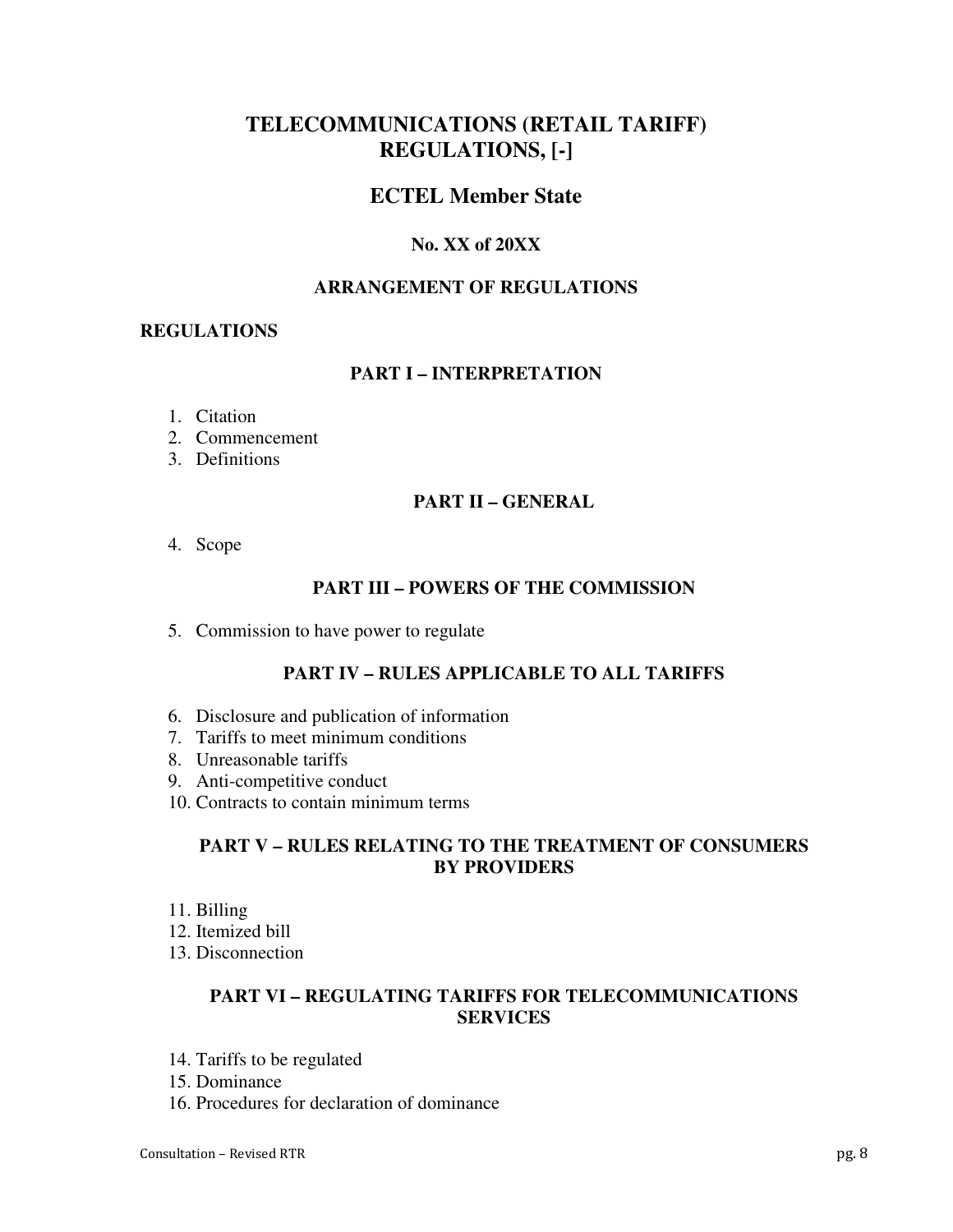- 17. Sole provider to be deemed dominant
- 18. Presumed dominance
- 19. Provider to apply for tariff approval pending final declaration of dominance
- 20. Commission to review designation of dominance
- 21. Power of Minister to amend a after declaration by Commission
- 22. Price Regulation Regimes
- 23. Procedures for adoption of price regulation regime
- 24. Previous regime to continue in force
- 25. Provider to be bound by price regulation regime
- 26. Commission to designate services in a price regulation regime as regulated
- 27. Special services
- 28. Services to be deemed regulated
- 29. Commission to publish and maintain lists
- 30. Commission to have power to regulate where it is just and reasonable

#### **PART VII – TARIFF APPLICATIONS**

- 31. Service to be provided in accordance with approval
- 32. Procedures for approval of tariff application
- 33. Provider to give notice to the Commission of proposed changes to unregulated tariff
- 34. New telecommunications services
- 35. Market trials
- 36. Special rules for bundles
- 37. Tariff Reviews
- 38. Burden of proof
- 39. Disapproval of application
- 40. Provider to amend or withdraw tariff
- 41. Prohibited tariffs

#### **PART VIII – COMPLIANCE**

- 42. Orders
- 43. Power of Referral to the High Court
- 44. Breach of Regulations to be deemed breach of licence
- 45. Failure to provide information

#### **PART IX – ADMINISTRATION**

- 46. Commission to publish decisions
- 47. ECTEL to publish recommendations
- 48. Commission to specify its reasons where ECTEL recommendation not adopted
- 49. Extension of timeframes
- 50. Issuance of Guidelines
- 51. Services under previous price regulation regime deemed regulated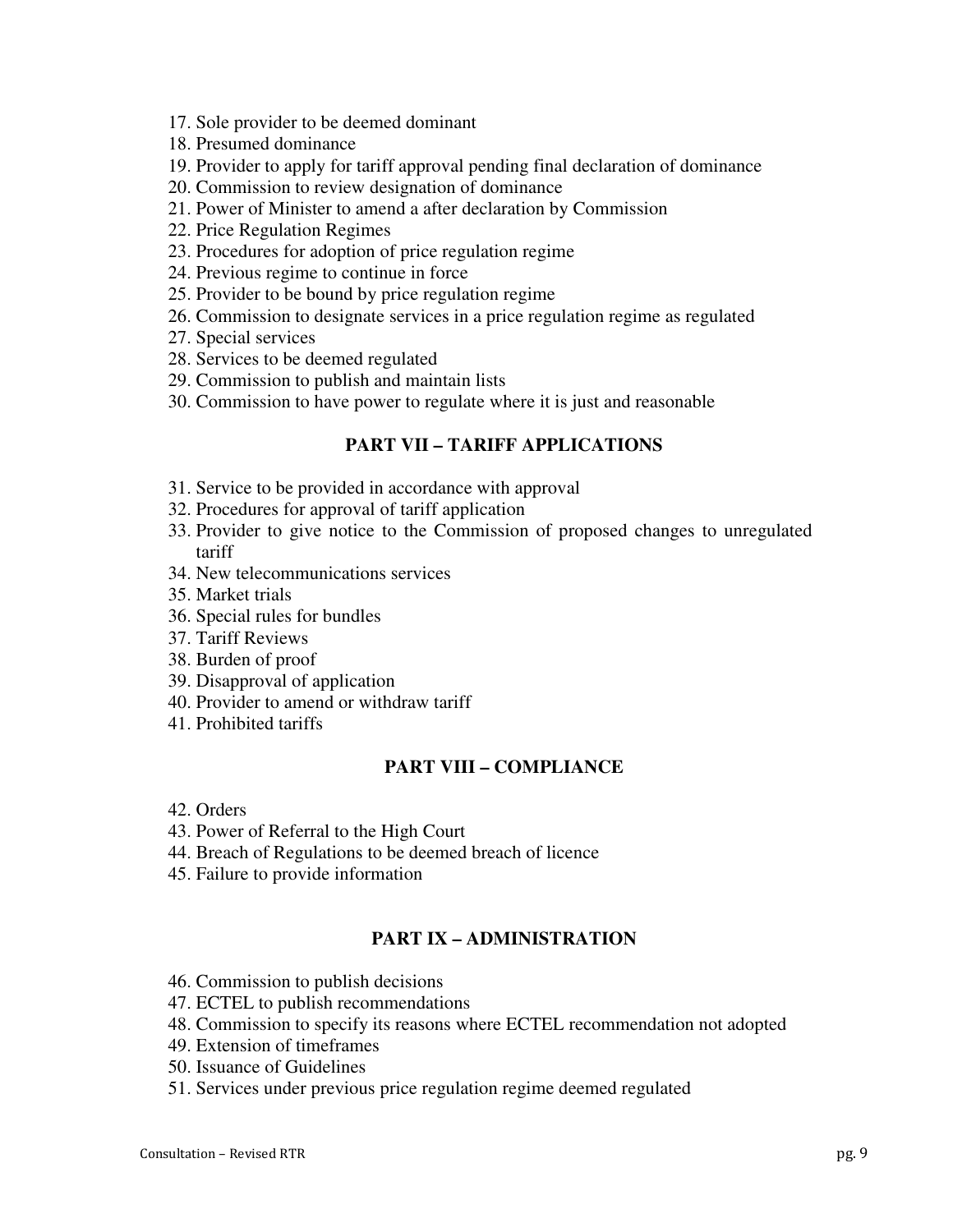- 52. Services under previous price regulation regime deemed approved
- 53. Approved price regulation regime saved
- 54. Price regulation regime application saved
- 55. Filed price regulation regime saved
- 56. Revocation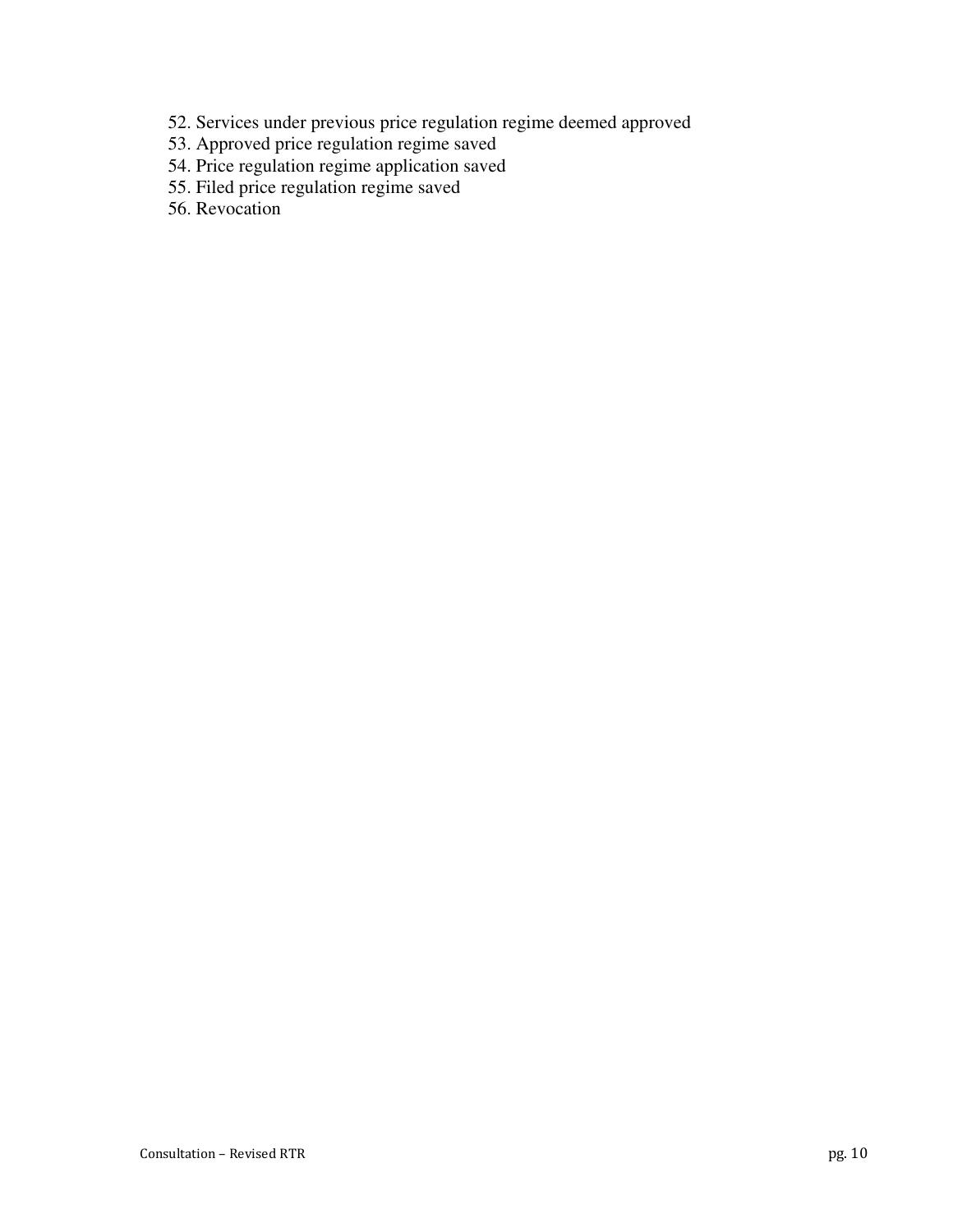# **TELECOMMUNICATIONS (RETAIL TARIFF) REGULATIONS, [20XX]**

# **[ECTEL Member State]**

# **STATUTORY RULES AND ORDERS No.[[•]] of 200X**

# **[ xx Day of [Month] 20xx]**

IN EXERCISE of the powers conferred by Section [-] of the Telecommunications Act No. X of 20XX the Minister responsible for telecommunications, makes the following Regulations:

# **PART I**

# **INTERPRETATION**

#### **Citation**

1. These regulations may be cited as the – TELECOMMUNICATIONS (RETAIL TARIFF) REGULATIONS, 20XX

# **Commencement**

2. These regulations shall come into force on the date of publication in the Gazette.

# **Definitions**

3. (1) In these regulations:

"bill" means the information issued by a telecommunications provider to a customer of the charges levied and due for payment or the information retained by a telecommunications provider for the purpose of recording and enabling debits and credits to be applied to a customer's account.

"bundle" means a combination of telecommunications services, whether regulated or unregulated, provided by a telecommunications provider under a combined rate or rate formula where the offering of one or more services within the combination is contingent on acceptance of the entire combination.

"consumer" means, in relation to a telecommunications provider, a person who uses or requests a telecommunications service from a telecommunications provider including any person who uses or intends to use the service for the purposes of, or in connection with, a business.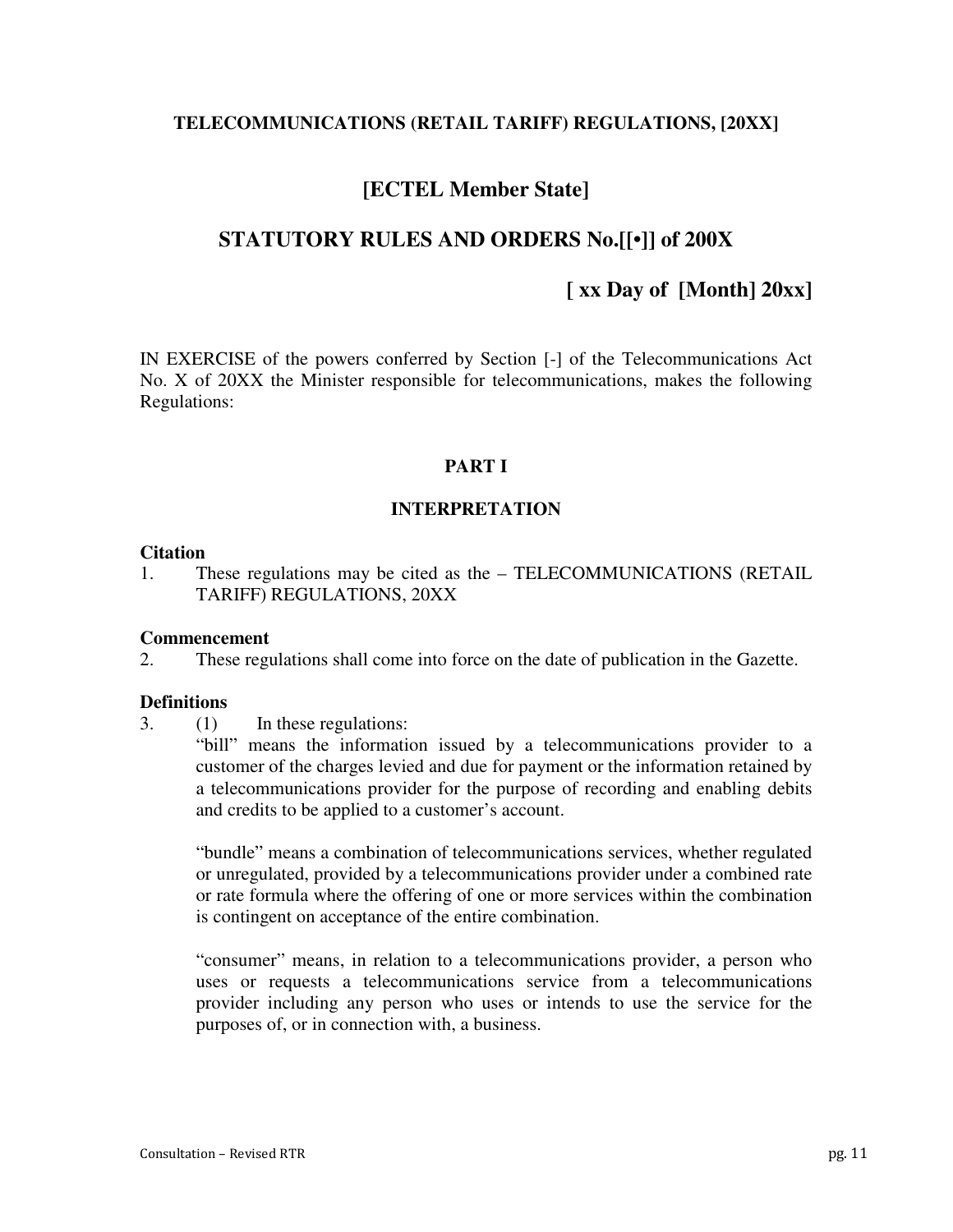"directory" means a printed document containing the names, numbers and addresses of consumers of telecommunications services which is made available to members of the public.

"directory enquiry facility" means a facility for providing directory information supplied by a telecommunications provider by means of a telecommunications network.

"dominant provider" means a telecommunications provider that is declared to be dominant under regulation 15.

"emergency service" means the police, fire, ambulance, coast guard or other organizations providing a vital service relating to the safety of life in emergencies.

"new telecommunications service" means a telecommunications service or a bundled service which a telecommunications provider does not provide or offer to provide at the time of making an application under regulation 34.

"price cap" means an incentive-based method for regulation of the rates, terms and conditions charged by a telecommunications provider for one or more regulated services, and may include other provisions as to the rates, terms and conditions or the maximum or minimum rates, terms and conditions for any such regulated service.

"price floor" means a price regulation regime for a market or a group of markets in which a telecommunications provider is prohibited from pricing a service or services at less than the prescribed amount;

"price regulation regime" means any method for regulating the services provided by a telecommunications provider;

"rate of return regulation" means a price regulation regime whereby a price is set so as to enable a telecommunications provider to achieve a particular rate of return;

"regulated service" means a telecommunications service that is designated by the Commission as a regulated service under these regulations.

"retail minus pricing" means a price regulation regime whereby the price for a wholesale service is set by reference to a retail price that uses the wholesale service as an input;

"retail prices" means a rate charged by a provider of a telecommunications service to a consumer of that service.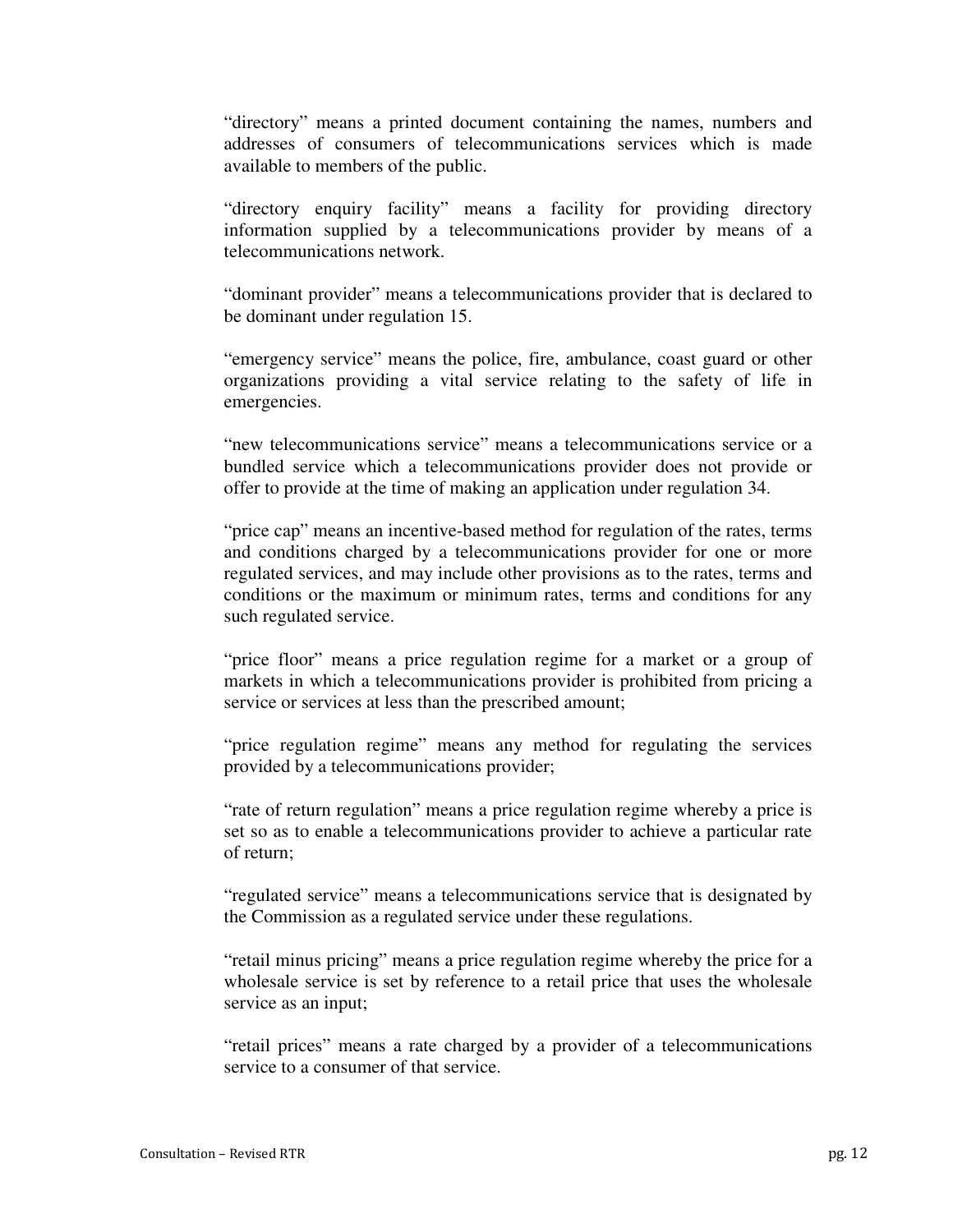"tariff" means the rates, terms and conditions applicable to a telecommunications service.

"unregulated service" means a telecommunications service that is not a regulated service.

"wholesale prices" means a rate charged by a provider of a service to resellers of that service, or persons who use that service as an input in the provision of other services.

(2) Unless otherwise specified, terms used in these regulations have the meanings assigned to the terms under the Act.

# **PART II**

# **GENERAL**

#### **Scope**

- 4. (1) These regulations apply to telecommunications services that a telecommunications provider provides or offers to provide to one or more customers that are members of the general public.
	- (2) Unless the contrary intention appears, these regulations do not apply to interconnection services or wholesale telecommunications services that a telecommunications provider provides or offers to provide to another telecommunications provider as contemplated by the Telecommunications (Interconnection) Regulations, 200x, or by any amendments or revisions of the same.

# **PART III**

# **POWERS OF THE COMMISSION**

#### **Commission to have power to regulate**

- 5. (1) Subject to these Regulations, the Commission shall have the authority to regulate the rates, terms and conditions of telecommunications services offered by a telecommunications provider.
	- (2) Without limiting the generality of subsection (1), the Commission shall have the authority to:
		- (a) set, review and approve tariffs for any telecommunications services;
		- (b) require the publication of all tariffs for telecommunications services, whether regulated or unregulated;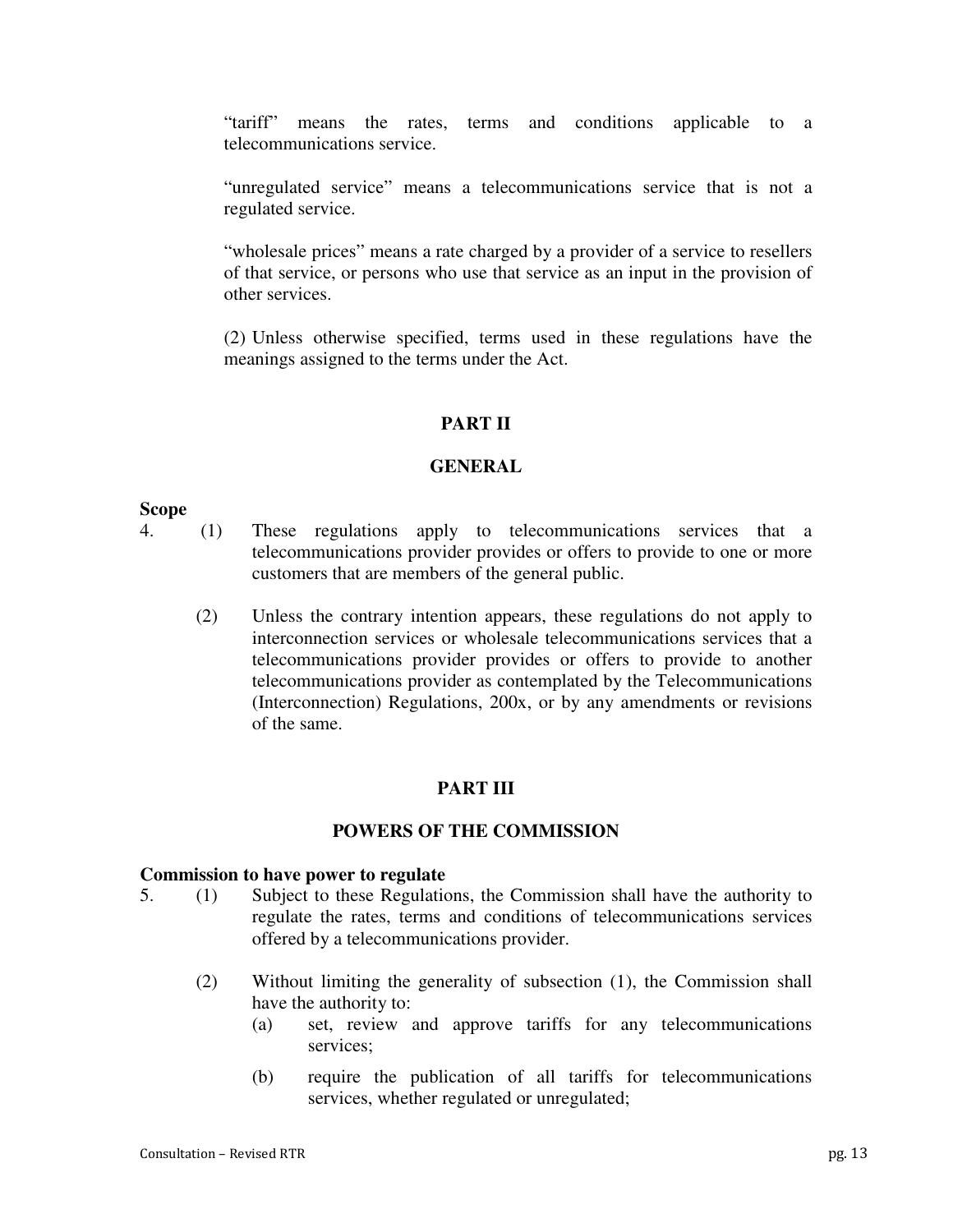- (c) declare a telecommunications provider dominant in a relevant market;
- (d) designate services as regulated or unregulated;
- (e) impose price regulation regimes where it deems appropriate;
- (f) substitute or amend tariffs or any part of a tariff for telecommunications services;
- (g) investigate and resolve complaints about tariffs by consumers or other providers;
- (h) order compensation to be paid by a telecommunications provider to a consumer or other provider;
- (i) request information from a provider relating to the cost of services or other financial information relating to the revenues or operations of a provider;
- (j) monitor prices for telecommunications services;
- (k) make such orders and issue such directions to a telecommunications provider in respect of tariffs as it deems appropriate; and
- (l) do all things reasonable and necessary in respect of regulating tariffs to promote the purpose and objectives of the Act and ensure compliance with any licence.
- (3) In the exercise of the powers of the Commission under sub-regulation (2), the Commission shall act in accordance with a recommendation from ECTEL.

# **PART IV RULES APPLICABLE TO ALL TARIFFS**

#### **Disclosure and publication of information**

- 6. (1) A telecommunications provider shall notify the Commission, of the rates, terms and conditions for its telecommunications services at such times and in such manner as the Commission shall specify and such rates, terms and conditions shall thereafter, subject to these Regulations and the conditions of any licence, be the lawful rates, terms and conditions of such services.
	- (2) Except where the Commission otherwise permits in writing, a telecommunications provider shall publish the rates, terms and conditions for its telecommunications services by either:
		- (a) publishing in its directory, if any, tariffs for telecommunications services that it currently provides at the time of publication;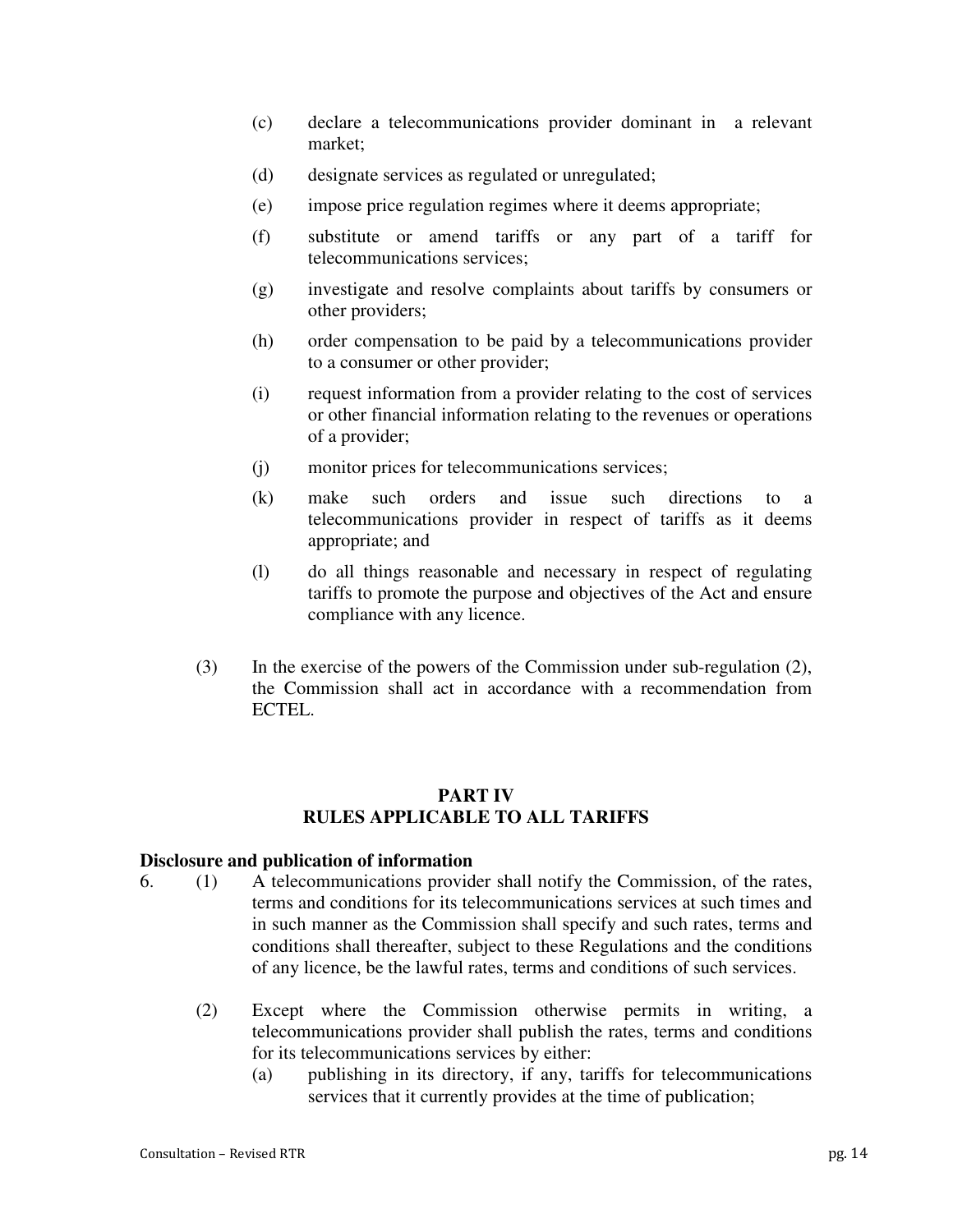- (b) publishing its current tariffs on its website;
- (c) sending or providing a copy of its tariffs or any part of a tariff to any consumer or group of consumers who may reasonably request such a copy; or
- (d) placing a copy of its tariffs in every registered office and place of business owned or controlled by the telecommunications provider or body corporate with which it is affiliated, provided that such body corporate provides or offers to provide such services to the public.
- (3) The Commission may in its sole discretion, direct a telecommunications provider to:
	- (a) publish tariffs by one or all of the means specified in subregulation 2; and
	- (b) publish a tariff for a particular service in a newspaper of wide circulation in [Member State],

notwithstanding publication by any other means.

- (4) A telecommunications provider shall ensure that tariffs published for telecommunications services includes information relating to:
	- (a) the name and address of the registered office of the provider;
	- (b) a clear description of the services offered;
	- (c) where any subscription or periodic rental charge is applicable, details of which services are included within such charges;
	- (d) standard rates,
	- (e) details of standard discounts and special and targeted tariff schemes in respect of:
		- (i) access;
		- (ii) all types of usage charges; and
		- (iii) any maintenance services.
	- (f) details on any compensation and or refund policy;
	- (g) any types of maintenance offered;
	- (h) standard contract conditions offered, including any relevant minimum contractual period;
	- (i) a means for resolving disputes.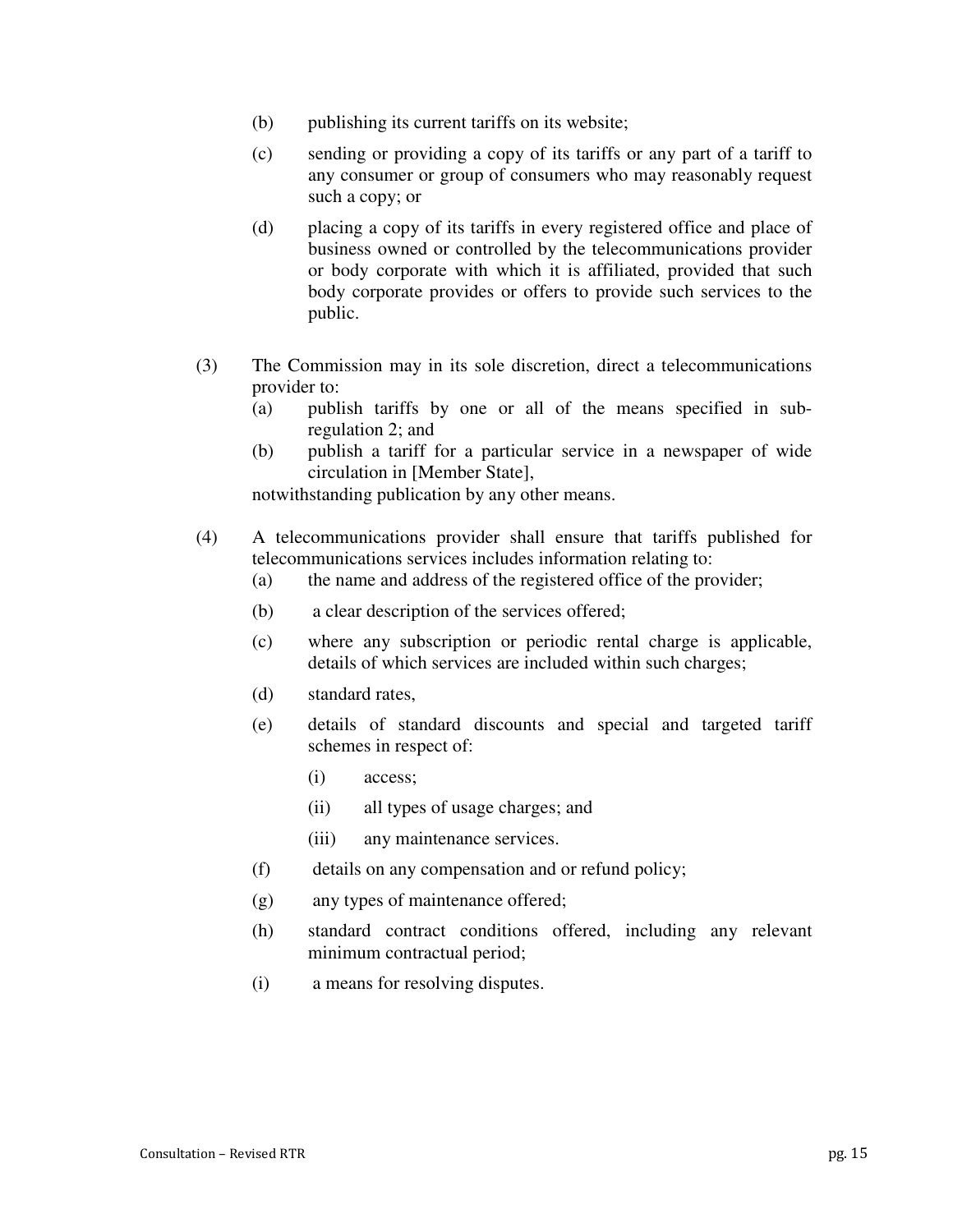# **Tariffs to meet minimum conditions**

- 7. (1) Subject to sub-regulation (2), a telecommunications provider shall ensure that prices for telecommunications services, except where regulated by the Commission in accordance with these regulations, shall be determined in accordance with the principles of supply and demand in the market.
	- (2) A telecommunications provider shall provide tariffs for telecommunications services that:
		- (a) are fair and reasonable;
		- (b) do not discriminate unduly among similarly situated persons, including the provider and anybody corporate with which it is affiliated;
		- (c) are not anti-competitive;
		- (d) are not priced below long run average incremental cost;
		- (e) except with the written authorization of the Commission, utilize revenues or the allocation of costs from one telecommunications service to cross-subsidize another telecommunications service;
		- (f) are clear, up to date and easily accessible by the general public; and
		- (g) impose charges based on actual usage by a consumer or service provision by a provider.

# 8. **Unreasonable tariffs**

- (1) Without prejudice to the right of the Commission to determine that a tariff for a telecommunications service is not fair and reasonable for any reason, the Commission may determine that a tariff is not fair and reasonable where a telecommunications provider proposes any or all of the following:
	- (a) an increase for a rate notwithstanding a reduction in the underlying costs for providing the service;
	- (b) a rate for a service which significantly exceeds costs;
	- (c) more than one rate increase for the same service within a 12 month period;
	- (d) a single rate increase of such a magnitude that it appears unconscionable or contrary to the public interest;
	- (e) terms and conditions which, having regard to the nature of the service, the relative bargaining power of the consumer and the provider involved, and the availability of a substitute service from another provider, are unduly onerous; or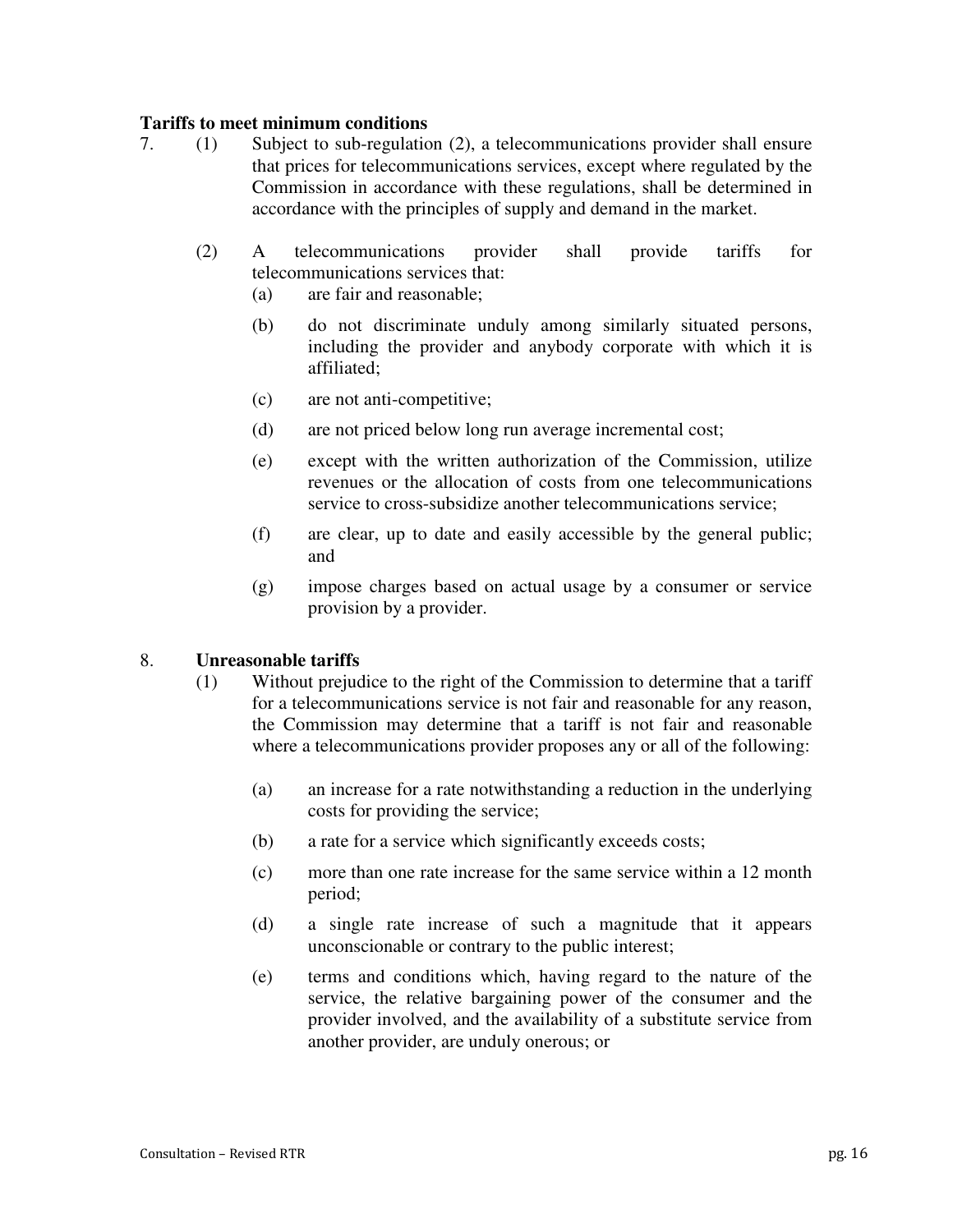(f) a tariff that departs materially from accepted industry standards for providing that service to the general public, to the detriment of consumers.

# **Anti-competitive conduct**

- 9. (1) For the purposes of these Regulations, the Commission shall consider any of the following acts by a provider to constitute anti-competitive conduct or acts of unfair competition:
	- (a) bundling services together in such a manner that a consumer is required when purchasing one service to purchase another service that the consumer does not require;
	- (b) providing to a group of consumers more favourable tariffs that are not justified by differences in cost, if that consumer acquires another service that it does not require;
	- (c) attempting to leverage a dominant position in one market so as to increase market share in a market where it is not the dominant provider, in order to gain an unfair advantage in the second market;
	- (d) deliberately reducing retail prices for a service without making corresponding reductions in the wholesale prices for that service, where it also provides that service at wholesale prices to a competing provider, in order to gain an unfair advantage in the retail market;
	- (e) agreeing with other providers on prices, by fixing or otherwise agreeing to manipulate prices for services with other providers;
	- (f) attempting to impose restrictions on the prices charged by another service provider, where the first provider supplies the other with products or services;
	- (g) entering into an exclusive agreement with any person on certain terms and conditions, such that the exclusivity has or may have the effect of substantially lessening competition in a related market; or
	- (h) doing anything or taking any action which has or is likely to have the effect of preventing, substantially restricting, or distorting competition in any market.

# **Contracts to Contain Minimum Terms**

- 10. (1) A telecommunications provider shall ensure that a contract between a provider and a consumer for providing telecommunications services, contains at least all of the following:
	- a) the identity and address of the telecommunications provider;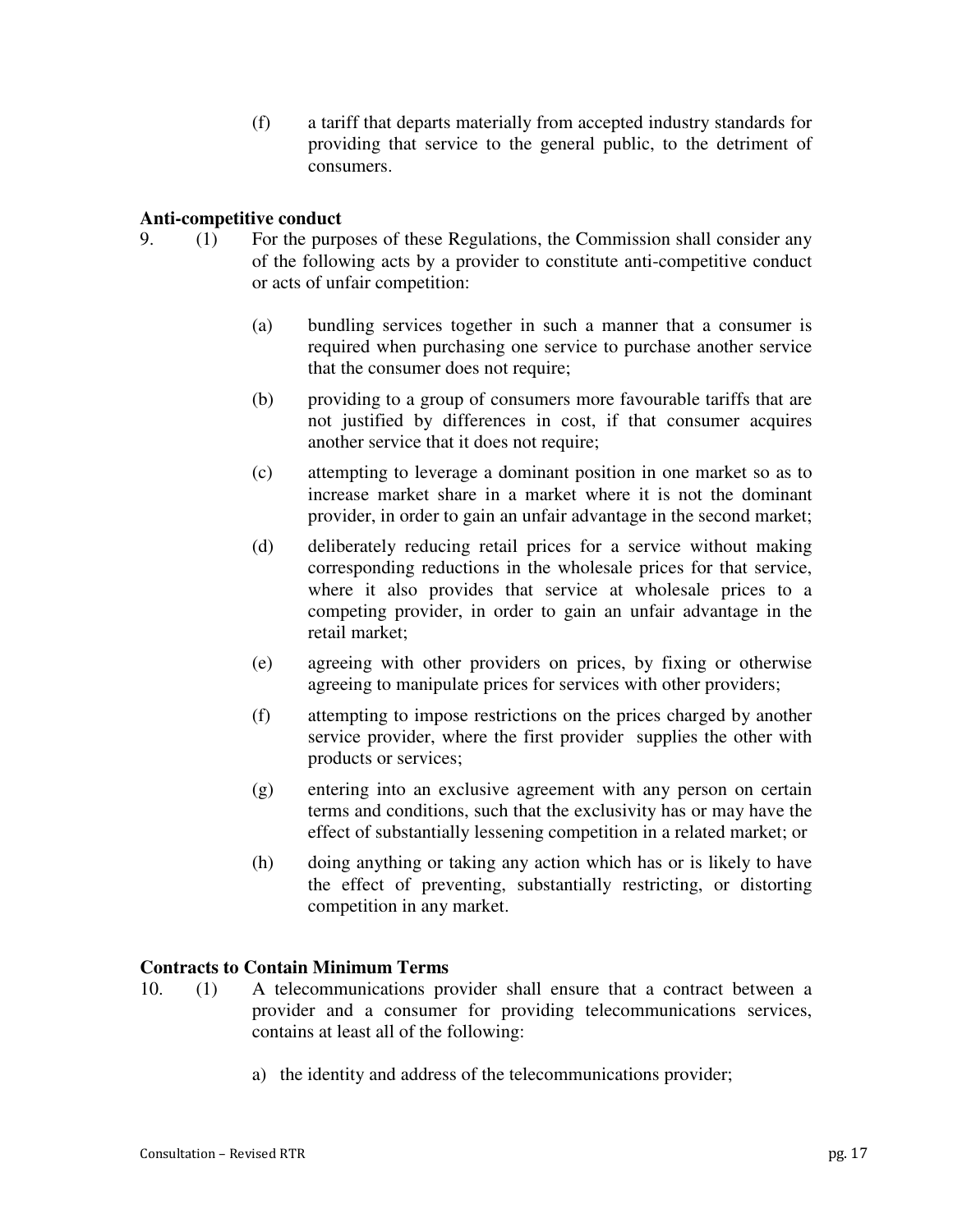- b) details of the services provided, the quality of service levels offered and the time for initial connection;
- c) details of maintenance services offered;
- d) particulars of tariffs, and the means by which up-to-date information on applicable tariffs and maintenance charges may be obtained;
- e) the duration of the contract, the conditions of renewal and termination of services and of the contract;
- f) any applicable compensation or refund arrangements applicable where quality of service levels are not met; and
- g) the method for initiating procedures for dispute settlement under the contract.
- (2) Where a telecommunications provider intends to modify a condition in a contract with a consumer, which in the opinion of the Commission is likely to be of material detriment to the consumer, the provider shall:
	- (a) provide the consumer with at least thirty day's notice of its intention, detailing the proposed modification; and
	- (b) inform the consumer of the right to terminate the contract without penalty if the proposed modification is not acceptable to the consumer.

# **PART V RULES RELATING TO THE TREATMENT OF CONSUMERS BY PROVIDERS**

#### **Billing**

- 11. (1) A telecommunications provider shall ensure that a bill to a consumer in respect of the provision of any telecommunications service represents and does not exceed the true extent of any such service actually provided to such consumer.
	- (2) Where for any reason, a bill to a consumer contains charges for services which were not actually supplied by a provider, the provider shall:
		- (a) reimburse the consumer where the consumer has paid the charges to the extent of any overpayment; and
		- (b) offer compensation to the consumer having regard to any inconvenience caused to that consumer.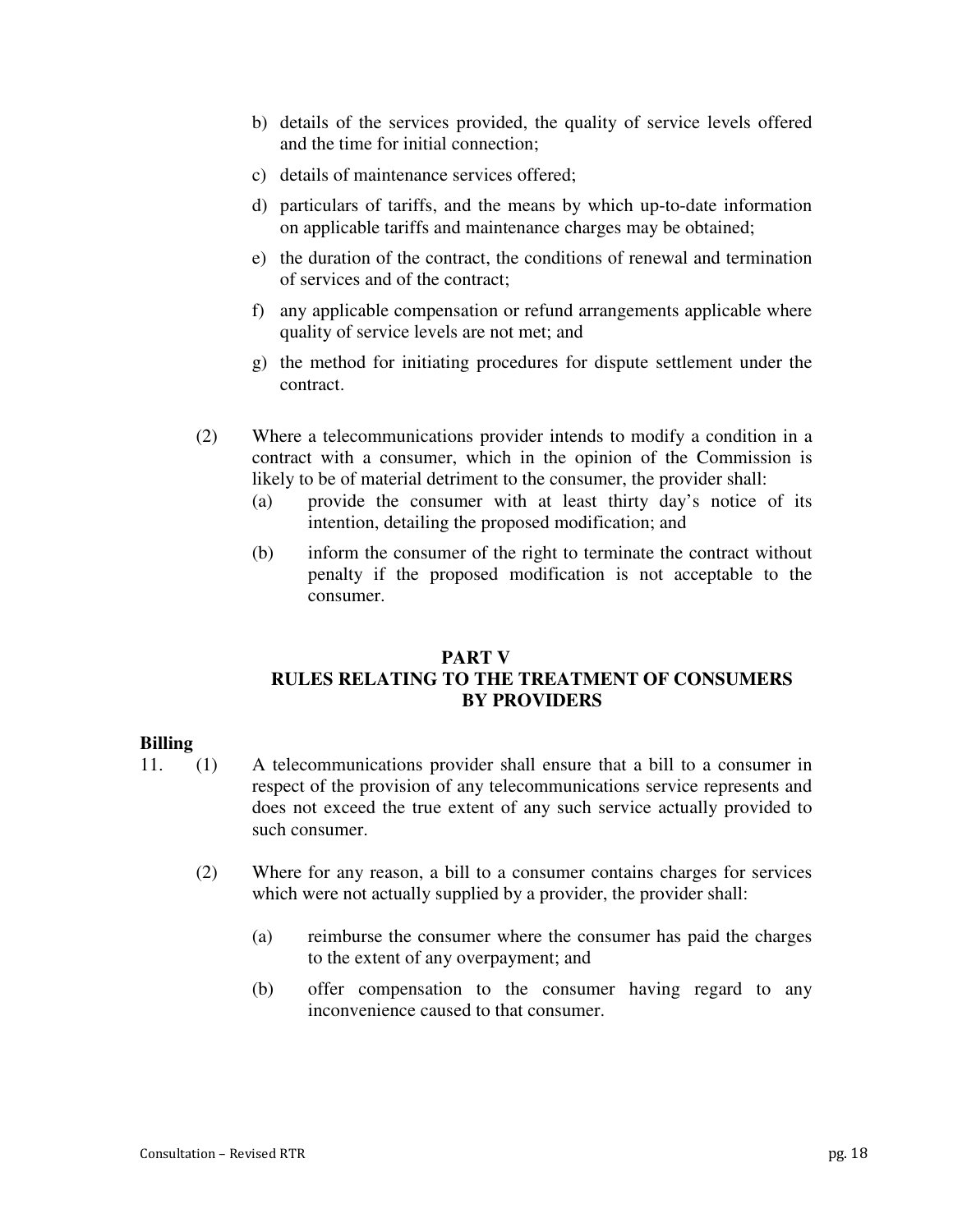# **Itemized Bills**

- 12. (1) A telecommunications provider shall ensure that, in respect of every bill for telecommunications services, itemized bills are provided upon request and at no extra cost to consumers.
	- (2) A telecommunications provider shall ensure that bills are itemized to a sufficient level of detail to enable a customer to:
		- (a) verify the charges itemized in the bill; and
		- (b) monitor and control the consumer's usage and expenditure for the services concerned.
	- (3) A telecommunications provider shall not be required to provide an itemized bill where:
		- (a) it provides the relevant service on a pre-paid basis;
		- (b) the consumer has an alternative means, free of charge, of adequately monitoring the consumers' usage and expenditure; or
		- (c) the consumer does not request an itemized bill.
	- (4) The Commission may issue directions in order to specify the level of itemization a telecommunications provider is required to provide.

# **Disconnection**

- 13. (1) A telecommunications provider shall ensure that any measures taken to secure payment by a consumer or to effect disconnection of a service to a consumer:
	- (a) is proportionate and not unduly discriminatory;
	- (b) provides adequate notice in advance of a consequent service disruption or disconnection; and
	- (c) confines any service disruption or disconnection to the service concerned, as far as technically feasible.
	- (2) A telecommunications provider shall ensure that it provides at least 30 days notice to a consumer of its intention to effect a service disruption or disconnection of any service as a result of non-payment.
	- (3) Except with the written authorization of the Commission, a telecommunications provider shall not disconnect, refuse to supply or refuse to reconnect a service to a consumer, due to non-payment of another telecommunications service by such consumer.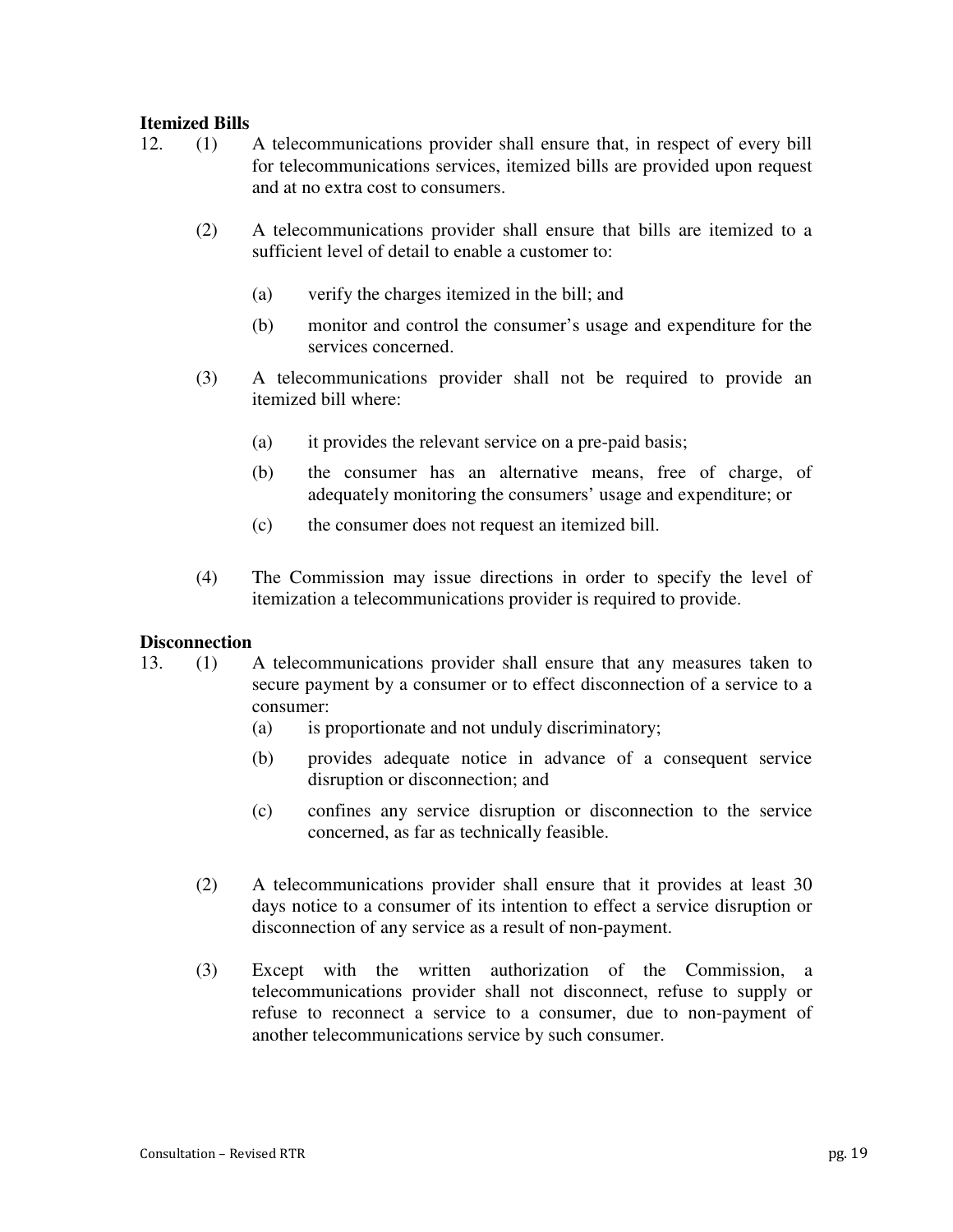- (4) Notwithstanding sub-regulation 3, a telecommunications provider shall not be required to supply or to reconnect a telecommunications service to a consumer where:
	- (a) it is not technically feasible to provide such a service independently of another service; and
	- (b) the consumer has not paid any outstanding bills and or any applicable reconnection fees, in respect of the other service.
- (5) Except with the written authorization of the Commission, a telecommunications provider shall ensure that reconnection to a telecommunications service is not conditional upon the payment of charges in respect of any period during which such service was not provided, pursuant to a disconnection.

# **PART VI**

# **REGULATING TARIFFS FOR TELECOMMUNICATIONS SERVICES**

#### **Tariffs to be regulated**

- 14. (1) The Commission may impose price regulation regimes to regulate tariffs for telecommunication services, in any case where –
	- (a) there is only one telecommunications provider operating a public telecommunications network or providing a public telecommunications service;
	- (b) a telecommunications provider has a dominant position in the relevant market;
	- (c) a sole or dominant telecommunications provider operating a public telecommunications network or providing a public telecommunications service cross-subsidizes another telecommunications service provided by such licensee;
	- (d) the Commission detects anti-competitive pricing or acts of unfair competition;
	- (e) the Commission deems it necessary to ensure a telecommunications provider complies with the requirements of its licence; or
	- (f) such regulation is required in the public interest.

#### **Dominance**

15. (1) Acting on a recommendation of ECTEL, the Commission may declare that a telecommunications provider is dominant with respect to a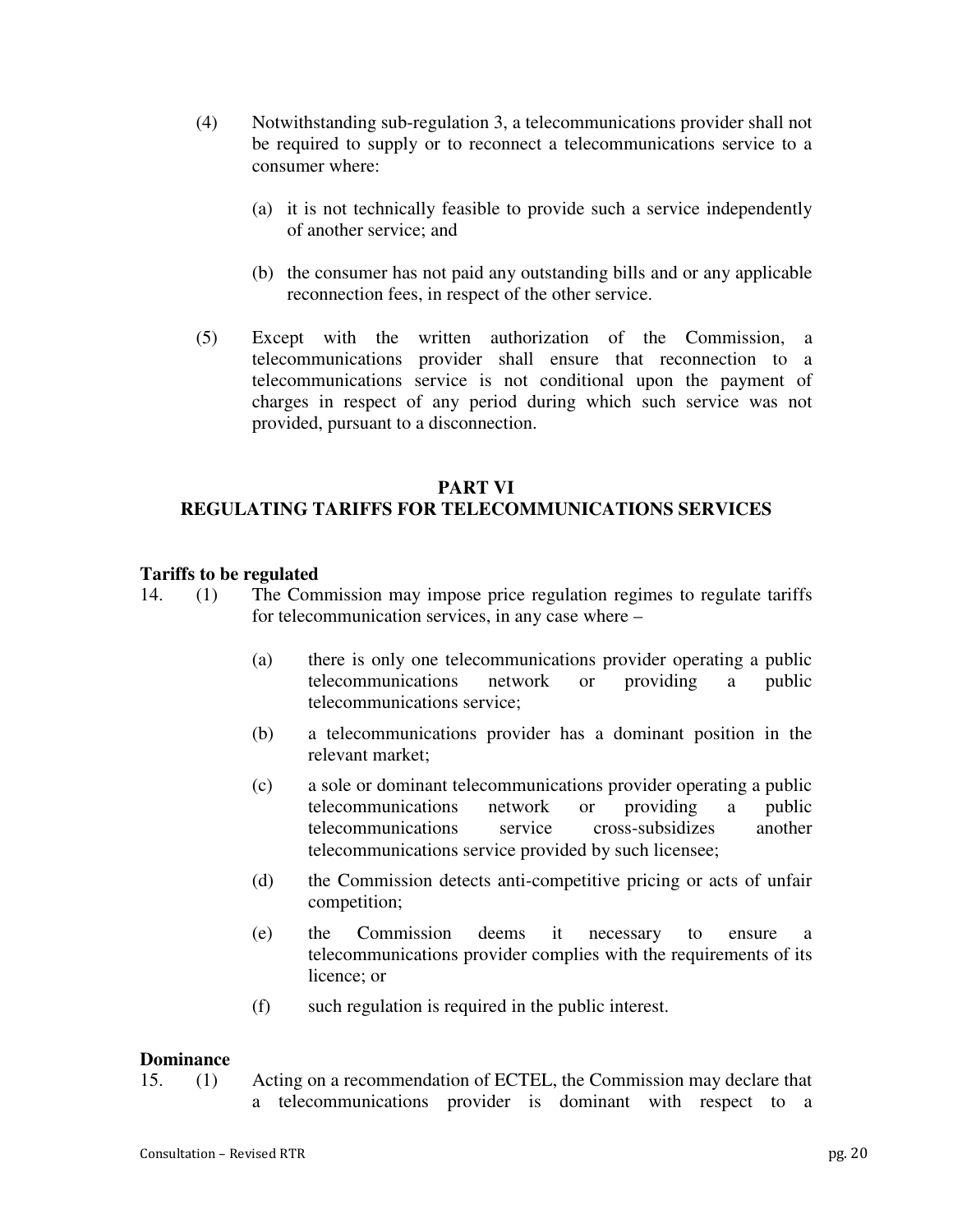telecommunications network or a telecommunications service where, individually or jointly with others, it enjoys a position of economic strength affording it the power to behave to an appreciable extent independently of competitors and consumers.

- (2) In making a determination as to dominance, the Commission shall take account of the following:
	- (a) the relevant market;
	- (b) the market share of the telecommunications provider;
	- (c) the power of the telecommunications provider to introduce and sustain a material price increase independently of competitors;
	- (d) the degree of differentiation among networks and services in the market;
	- (e) technology and market trends; and
	- (f) any other matters the Commission deems relevant

# **Procedure for Declaration of Dominance**

- 16. (1) ECTEL may recommend that a telecommunication provider be declared dominant in a relevant market by the Commission.
	- (2) Where ECTEL recommends a declaration of dominance:
		- (a) The Commission shall initiate a public consultation by publishing a notice in the Gazette, a local newspaper of wide circulation in [Member State], and on the Commission's website, declaring the provider to be dominant and setting out the reasons for making the declaration, and allow a period of not less than 30 but not more than 90 days for the submission of comments by interested persons.
		- (b) Any person likely to be affected by a designation of dominance shall be entitled to make representations to the Commission on any matter relevant to the assessment.
		- (c) ECTEL may recommend the adoption of procedures by the Commission for assessing dominance, including but not limited to identifying information to be requested from the provider and the timeframes for the receipt of submissions, relevant to the determination of dominance, by interested persons.
		- (d) The Commission and ECTEL shall be entitled to draw adverse inferences from the failure of the provider to supply any requested information in respect of an application.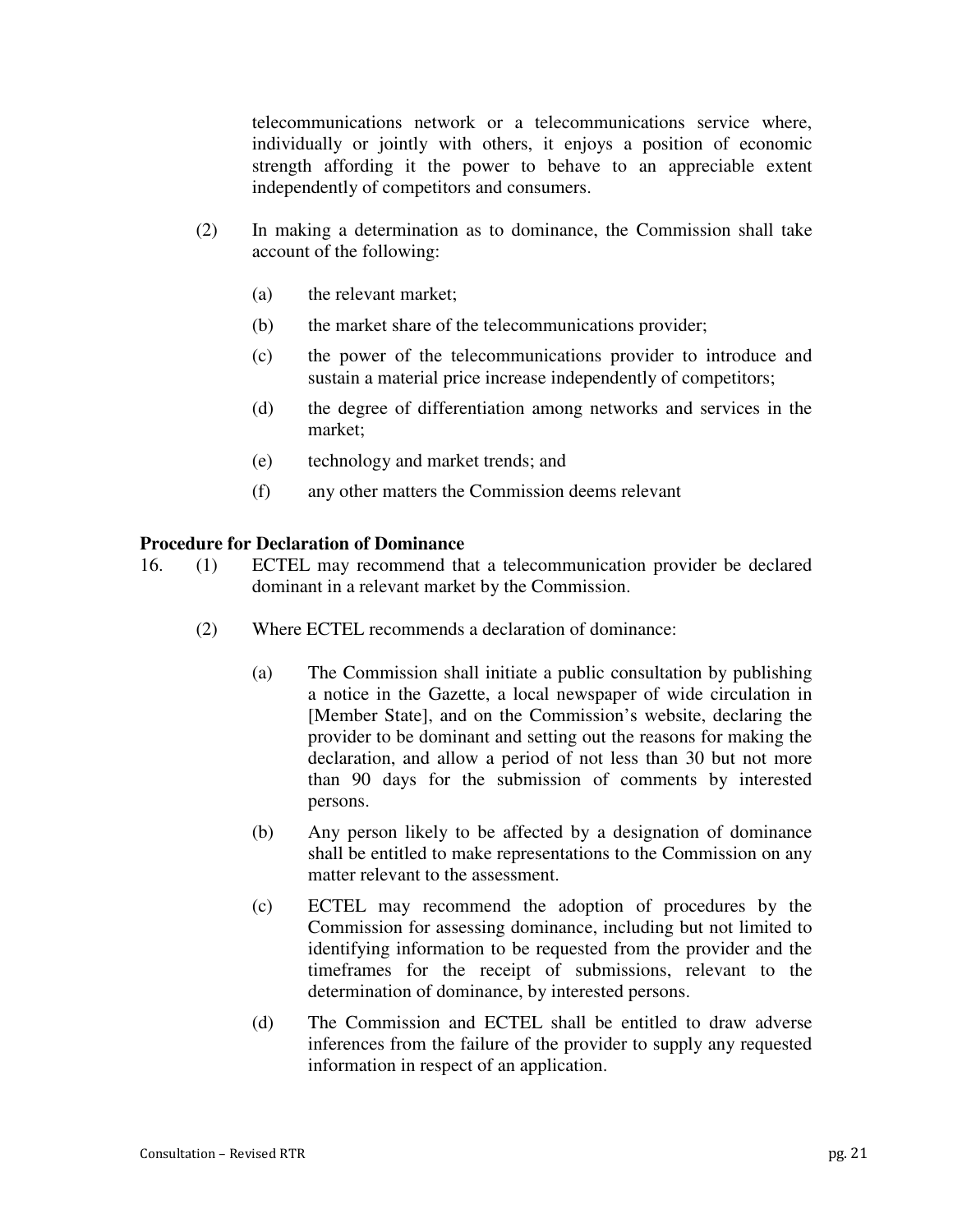- (e) The Commission shall issue its final determination of market dominance no later than 30 days after receipt of a final recommendation by ECTEL.
- (3) Notwithstanding sub-regulations  $(1) (2)$ , a telecommunications provider may consent in writing to being declared dominant for providing services in a relevant market, and where such provider consents, the Commission shall not be required to undertake a public consultation to make a declaration.
- (4) The Commission's final declaration of dominance pursuant to subregulations (1)–(2), or based on a consent to being declared dominant under sub-regulation (3), shall be published in the Gazette, at least one local newspaper of wide circulation in [Member State], and on the Commission's website, and any designation of dominance made therein shall take effect 14 days after publication.
- (5) The Commission shall not declare a provider as dominant unless ECTEL recommends accordingly.

# **Sole Provider to be Deemed Dominant**

- 17. (1) For the purposes of these regulations, a sole telecommunications provider operating a public telecommunications network or providing a public telecommunications service is to be deemed a dominant provider.
	- (2) Subject to the procedures outlined in regulation 23, where a provider is deemed to be dominant in a relevant market, the Commission shall have the authority to regulate the tariffs for telecommunications services provided by such a provider without undertaking a public consultation to declare the provider as dominant.
	- (3) The Commission shall publish a notice in the Gazette, a newspaper of wide circulation in [Member State], and on the Commission's website, the names of all telecommunications providers deemed dominant by virtue of these regulations.

# **Presumed Dominance**

- 18. (1) For the purposes of these regulations, a telecommunications provider with [X]% of market share in a relevant market is presumed to be a dominant provider for providing services in that market.
	- (2) Except that the Commission shall only be required to establish the level of a provider's market share under regulation 16 for a presumption of dominance to arise, where a provider is presumed dominant, the Commission shall be entitled to impose a price regulation regime on the services provided by such a provider, unless the provider is able to prove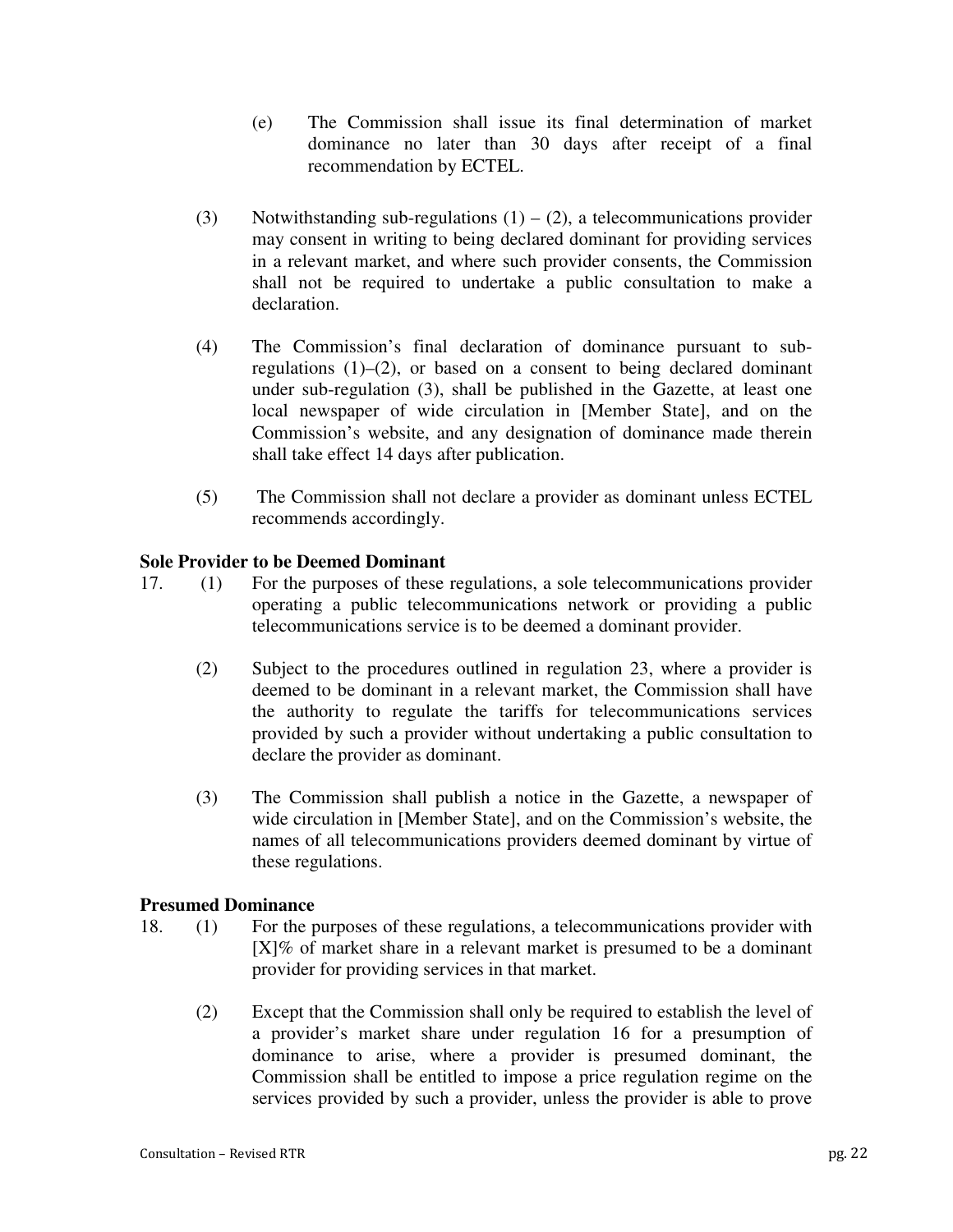to the satisfaction of the Commission, in the course of a public consultation under regulation 16, that it is not actually dominant in a relevant market.

# **Provider to apply for tariff approval pending final declaration of dominance**

19. Notwithstanding regulation 32, the Commission may direct a telecommunications provider to apply for approval of a proposed change to an existing tariff, where a notice under regulation 16(2)(a) has been published by the Commission.

#### **Commission to Review Designation of Dominance**

- 20. (1) Where a telecommunications provider, designated dominant by the Commission under regulation 16, or deemed dominant under regulation 17, considers that it has lost its dominance with respect to a telecommunications network or a telecommunications service, it may apply to the Commission to have its status as a dominant provider reviewed, on such terms and according to such procedures as the Commission may determine, acting on a recommendation from ECTEL.
	- (2) A telecommunications provider seeking a review of its status as a dominant provider shall furnish the Commission with any supporting information and data the Commission may regard as relevant to the review, and the Commission shall not consider an application to review a designation of dominance, where such information or data has not been supplied by the provider.
	- (3) Where the Commission after conducting a review is satisfied that a provider has lost its dominance in respect of a relevant market, the Commission shall publish a notice in the Gazette, at least one local newspaper of wide circulation in [Member State] and on the Commission's website, designating the provider as non-dominant in a particular market and the designation shall take effect as from the date of publication.
	- (4) The Commission shall not designate a provider as non-dominant unless ECTEL recommends accordingly.

#### **Power of the Minister to amend a licence after declaration by Commission**

21. (1) For the purpose of imposing any special restrictions or obligations on a dominant provider, ECTEL may, after a declaration of dominance or nondominance, or a consent to designation of dominance as the case may be, recommend to the Minister responsible for telecommunications, that a dominant telecommunications provider's licence be amended to reflect its status as a dominant or non-dominant provider in a relevant market, and where the Minister accepts the recommendation, the Minister may amend the licence as if the provider had consented to the modification of the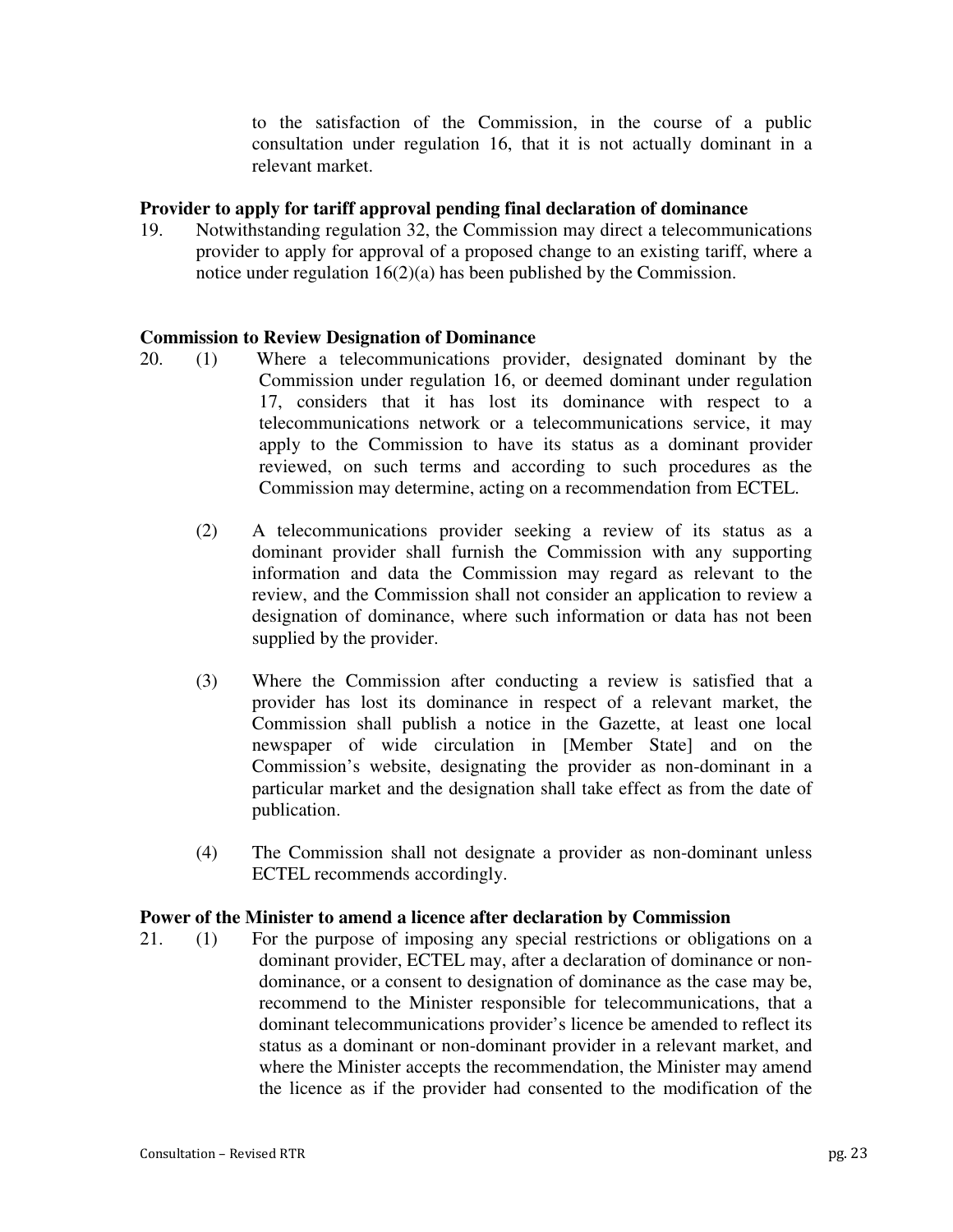licence under section [provision in the Act relating to modification to be inserted] of the Act.

- (2) Prior to making any recommendation to the Minister under sub-regulation (1), ECTEL shall liaise and consult with the Commission.
- (3) Nothing in sub-section (1) is intended to limit, diminish or prejudice the right of the Commission, acting on a recommendation of ECTEL, to regulate the services of a dominant telecommunications provider in accordance with these regulations, where a final declaration of dominance has been made by the Commission.

# **Price Regulation Regimes**

- 22. (1) Subject to Regulation 14, the Commission may impose such of the following methods for regulating the tariffs of a dominant telecommunications provider as it deems appropriate:
	- (a) Price Caps;
	- (b) Retail-Minus Pricing;
	- (c) Price Floors;
	- (d) Rate of Return Regulation;
	- (c) Cost-based Pricing;
	- (d) Any other method it deems appropriate.
	- (2) The Commission shall not impose a price regulation regime on any telecommunications provider unless ECTEL recommends accordingly.

# **Procedures for Adoption of Price Regulation Regime**

- 23. (1) ECTEL may recommend a draft price regulation regime applicable to a dominant telecommunications provider, for adoption by the Commission.
	- (2) Prior to recommending the adoption of a draft price regulation regime, ECTEL shall provide at least 30 days notice to the dominant telecommunications provider by publishing a notice on its website and providing the dominant telecommunications provider with a copy of the proposed draft price regulation regime.
	- (3) At its sole discretion, and for [a period of at least/not more than] 90 days from the date of the notice in sub-regulation (2), ECTEL may make reasonable efforts to reach agreement with the dominant telecommunications provider on the terms of any price regulation regime to be recommended to the Commission.
	- (4) During any period where ECTEL makes reasonable efforts to reach agreement with the dominant telecommunications provider under sub-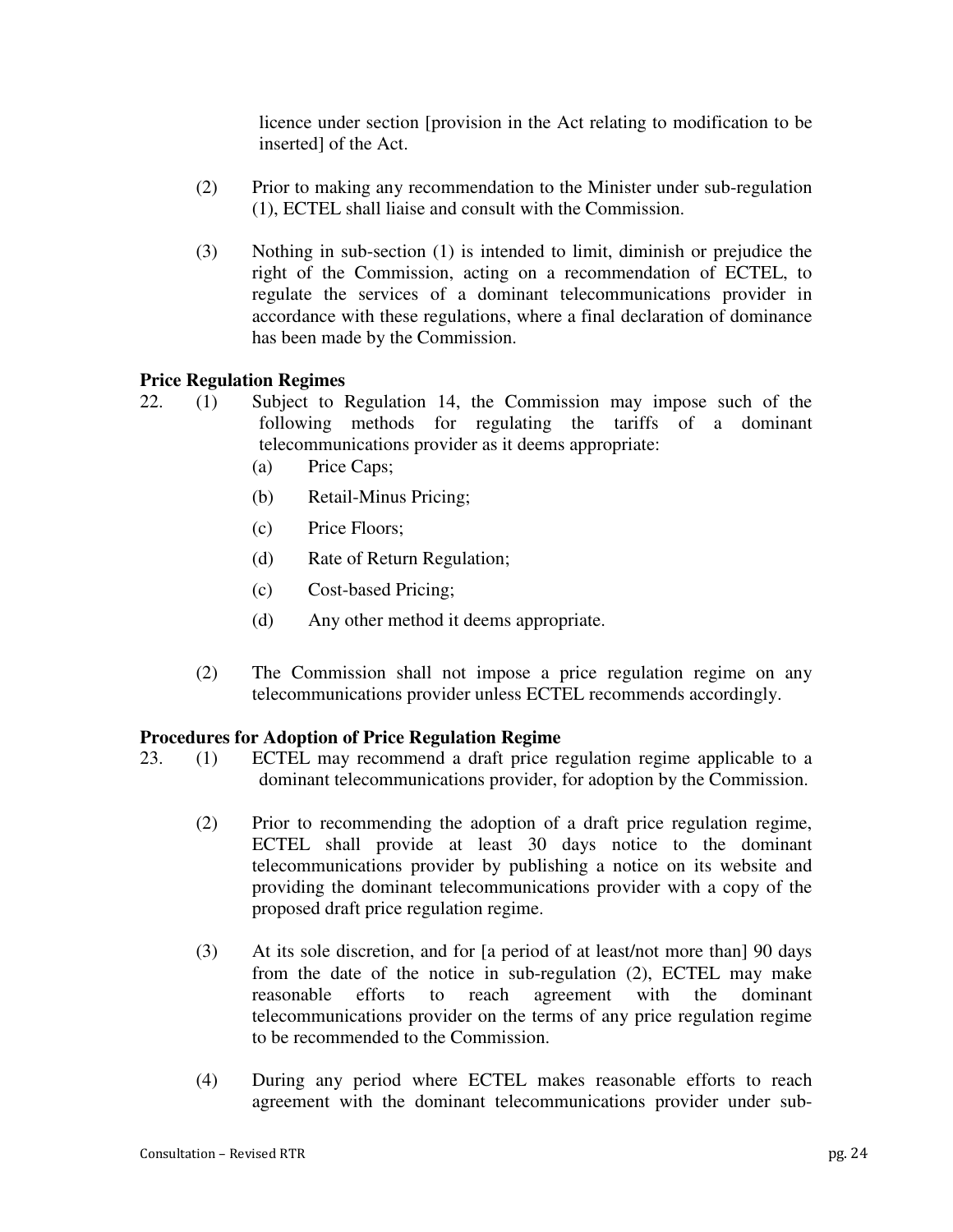regulation (3), ECTEL shall liaise and consult with the Commission on the details of the price regulation regime.

- (5) Where ECTEL and the dominant telecommunications provider are able to agree on the terms of the draft price regulation regime:
	- (a) The Commission shall, within 14 days of receipt of a recommendation from ECTEL for adoption of the price regulation regime, initiate a public consultation by publishing a notice in the Gazette, at least one local newspaper of wide circulation in [Member State] and on its website, setting out the details of the price regulation regime, and allow not more than 30 days for the submission of comments by interested persons;
	- (b) The Commission shall adopt any recommendations by ECTEL for the procedures to be followed in the conduct of the consultations;
	- (c) Any person likely to be affected by the price regulation regime shall be entitled to make representations to the Commission on any matters relevant to ECTEL's and the Commission's determinations.
	- (d) Upon expiration of the 30 day period referred to in sub-regulation 5(a), ECTEL may revise the price regulation regime, taking account of any relevant representations made under sub-regulation 5(c), and submit a final price regulation regime for adoption by the Commission, provided that, at any time after the conclusion of the 30 day period, ECTEL may recommend the adoption of the price regulation regime, with or without amendment, and the Commission shall approve it, without modification, within 14 days of receipt of such recommendation.
- (6) Where ECTEL and the dominant telecommunications provider are unable to agree on the terms of the draft price regulation regime:
	- (a) The Commission shall, within 14 days of receipt of such recommendation, initiate a public consultation by publishing a notice in the Gazette, at least one local newspaper of wide circulation in [Member State] and on its website, setting out the details of the price regulation regime, and allow not more than 60 days for comments by interested persons;
	- (b) The Commission shall adopt any recommendations by ECTEL for the procedures to be followed in the conduct of the consultations;
	- (c) Any person likely to be affected by the price regulation regime shall be entitled to make representations to the Commission on any matters relevant to the Commission's determination.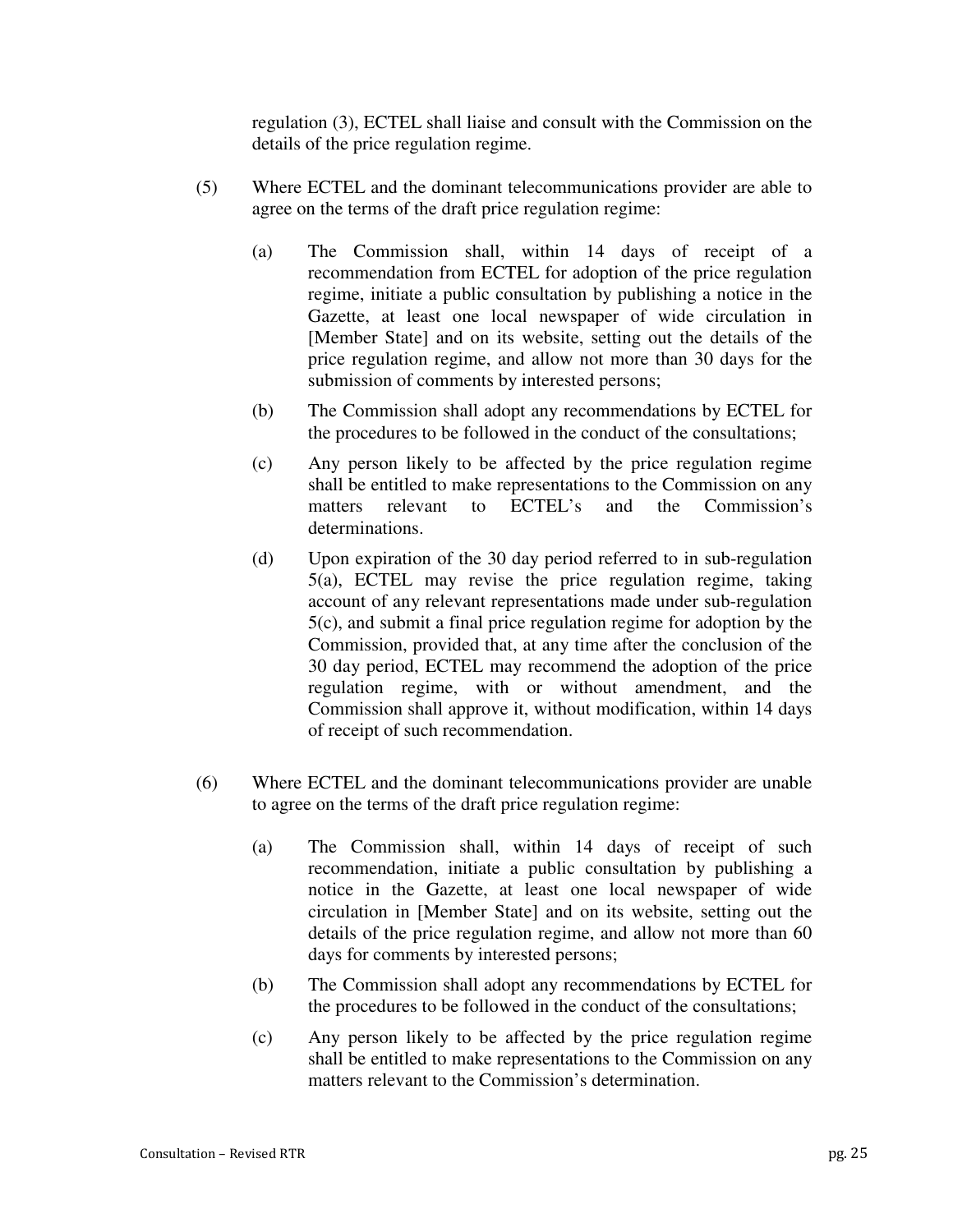- (d) Upon completion of the 60 day period referred to in sub-regulation 6(a), ECTEL may revise the price regulation regime, taking account of any relevant representations made under sub-regulation 6(c), and submit a final price regulation regime for adoption by the Commission.
- (e) Within 14 days of receipt of a final recommendation from ECTEL, the Commission shall either approve or disapprove of the price regulation regime as submitted.
- (7) Where approved, the final price regulation regime shall be published by the Commission in the Gazette, a local newspaper of wide circulation in [Member State], and on the website of the Commission, and:
	- (a) where approved under sub-regulation 5, shall take effect on the date established in the price regulation regime; or
	- (b) where approved under sub-regulation 6, shall take effect 30 days from the date of publication.
- (8) The Commission shall not amend an approved price regulation regime unless ECTEL recommends accordingly.

# **Previous regime to continue in force**

24. Notwithstanding anything contained in a price regulation regime, the Commission shall be entitled, at its sole discretion, and after consultation with ECTEL, to extend the effective date of an existing price regulation regime, until such time as a new or revised price regulation regime has been adopted.

# **Provider to be bound by price regulation regime**

- 25. (1) A telecommunications provider shall be bound by the terms of any price regulation regime applicable to such provider for the duration of the regime.
	- (2) Without prejudice to the right of the Commission to impose any sanctions under these regulations, and notwithstanding anything contained in any other law, a breach of the terms of a price regulation regime in effect for a provider, is deemed to be a breach of that provider's licence.

# **Commission to designate services in a price regulation regime as regulated**

26. Unless a contrary intention appears from the price regulation regime, the Commission shall designate all services subject to a price regulation regime as regulated services.

# **Special Services**

27. (1) Notwithstanding regulations 15–26, the Commission shall have the authority to regulate the tariffs, if applicable, for special services.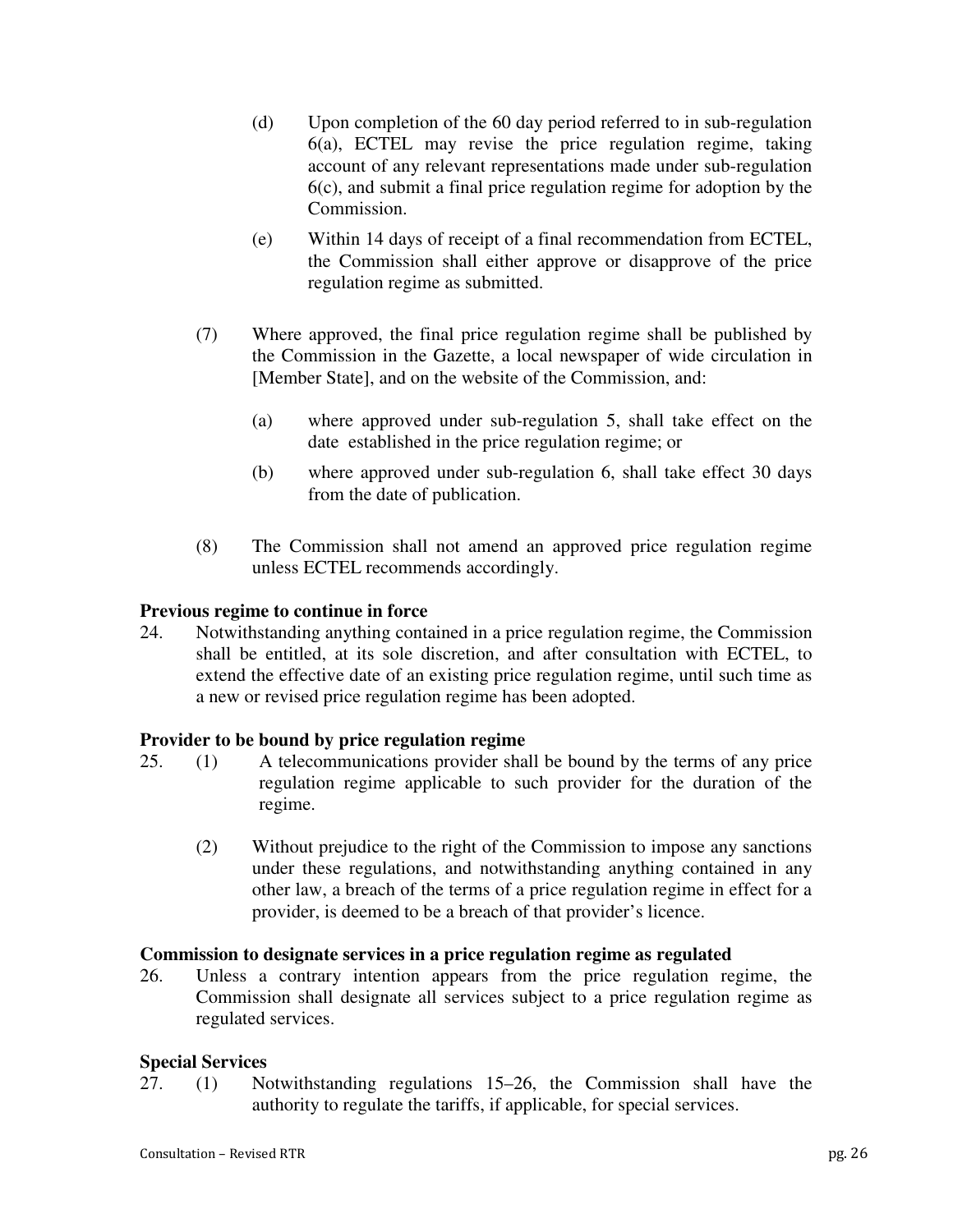- (2) Special services include calls to
	- (a) emergency services;
	- (b) operator assistance;
	- (c) directory enquiry facilities; and
	- (d) other services designated by the Commission as special services.
- (3) The Commission may, acting on a recommendation of ECTEL, designate additional services as special services by publishing a notice in the Gazette, a local newspaper of wide circulation in [Member State], and on its website, designating a service to be a special service, and allow not more than 30 days for comments by interested persons.
- (4) The Commission shall not designate an additional service as a special service for the purposes of these regulations unless ECTEL recommends accordingly, and where ECTEL so recommends, a designation of a special service shall take effect 30 days after approval of the recommendation by the Commission.
- (5) Acting on a recommendation of ECTEL, the Commission may adopt special rules in respect of the provision of special services, by providing at least 30 days notice to providers and consumers by publication of such rules on its website, and a telecommunications provider shall comply with such rules, once adopted.

# **Services to be deemed regulated**

- 28. For the avoidance of doubt, and for the purposes of these regulations
	- (a) services subject to a price regulation regime;
	- (b) services provided by a sole telecommunications provider; and
	- (c) special services

are deemed to be regulated services.

#### **Commission to publish and maintain lists**

- 29. (1) The Commission shall publish and maintain an up to date list of all regulated services on its website.
	- (2) The Commission may publish a list of markets for services on its website

#### **Commission to have power to regulate where it appears just and reasonable**

- 30. Nothing in regulations 15-29, is intended to limit, diminish or otherwise prejudice the authority of the Commission, acting on a recommendation from ECTEL, to –
	- (a) regulate the tariff for a telecommunications service, in the absence of a declaration of dominance, or the imposition of a price regulation regime, or the designation of a service as a regulated service; or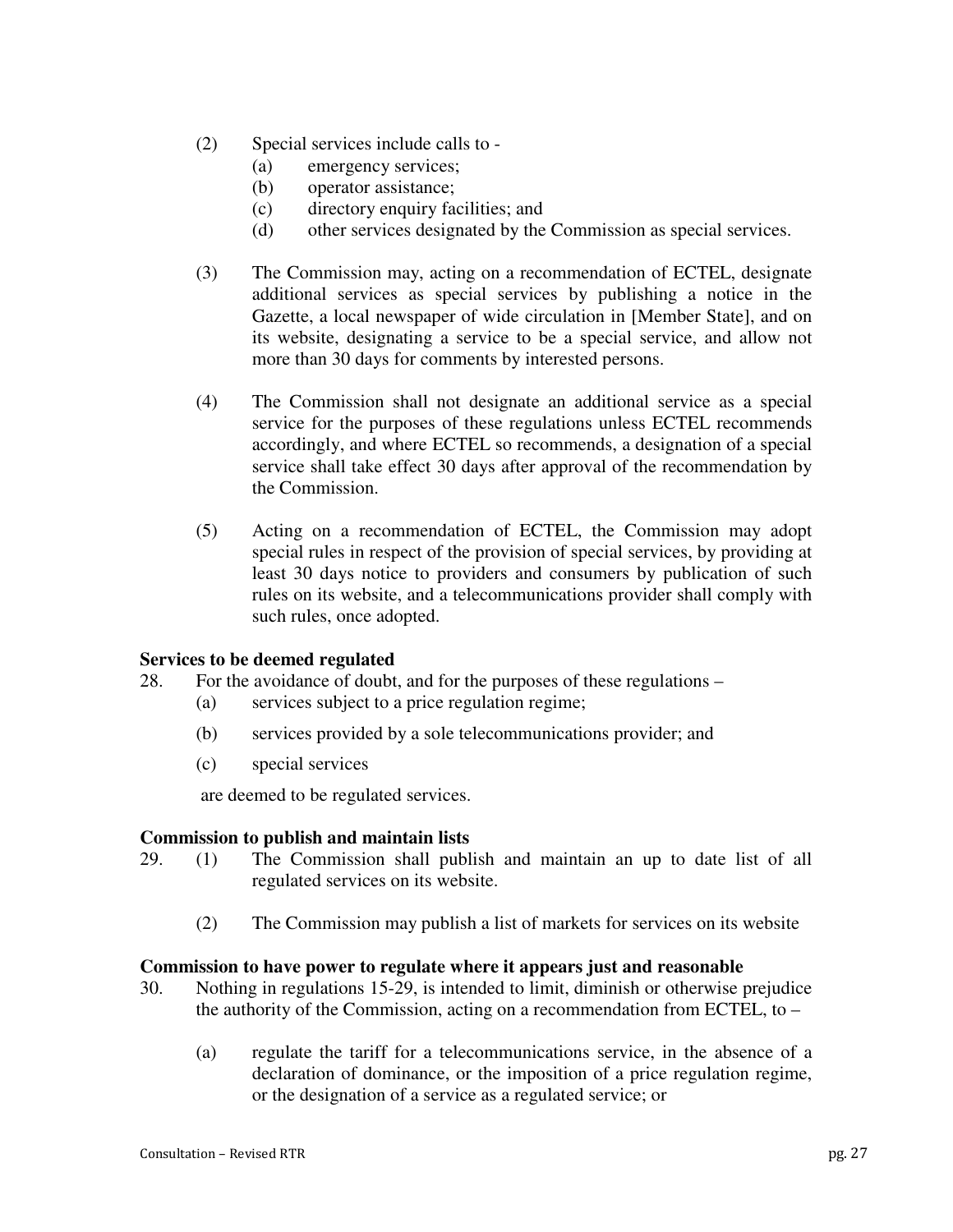(b) forego or forebear from regulating a tariff or a service or group of services, or doing anything under these regulations;

where it appears to the Commission to be just and reasonable to do so.

# **PART VII TARIFF APPLICATIONS**

# **Services to be Provided in Accordance with Approval**

31. (1) No telecommunications provider shall provide a regulated service except in accordance with a tariff filed with and approved by the Commission.

- (2) Without limiting the generality of sub-regulation (1), a telecommunications provider shall file an application for approval by the Commission in any case where it proposes –
	- (a) to introduce a new telecommunications service, whether or not it has been declared to be a dominant provider;
	- (b) to change the tariff for a service regulated in accordance with a price regulation regime;
	- (c) to change the tariff for a special service;
	- (d) to change the tariff for a service where it is the sole provider of that service; and
	- (e) to discontinue a regulated service.

# **Procedures for approval of tariff application**

- 32. (1) Except that sub-regulations  $(1)(c)$  and 2-3 shall not apply in respect of an application under  $31(2)(a)$ , and at least 60 days prior to the date the tariff or the proposed discontinuation of service is to take effect, a provider applying for approval under regulation 31, shall –
	- (a) file an application with the Commission:
		- (i) clearly setting out how the tariff complies with regulations 7-10 and any price regulation regime applicable to the provider;
		- (ii) supported by sufficient, relevant documentary evidence to enable the Commission to assess the application; or
		- (iii) in the case of a discontinuation, clearly setting out its reasons for discontinuing the service;
	- (b) simultaneously provide a copy of the entire application to ECTEL; and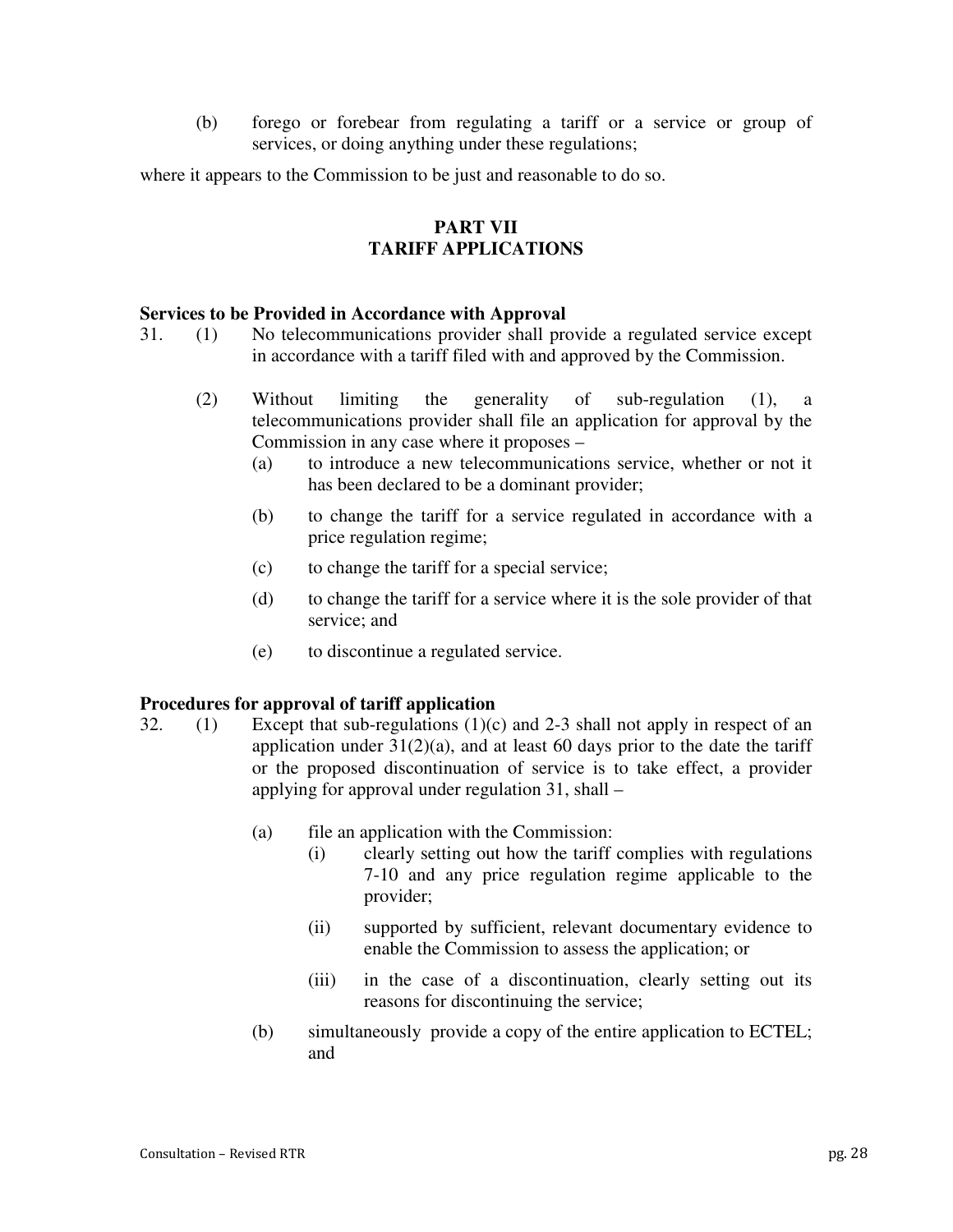- (c) within 7 days of filing the application for approval under subregulation 1(a), publish a notice of the application in accordance with sub-regulation (2).
- (2) A telecommunications provider shall ensure that a notice of an application filed with the Commission under sub-regulation 1 -
	- (a) is published on its website and in a local newspaper of wide circulation in [Member State];
	- (b) contains the name and address of the provider as well as the contact details of the provider and the Commission;
	- (c) clearly and briefly describes the nature of the application and the proposed date the tariff or discontinuation is to take effect; and
	- (d) informs interested parties that they may make submissions to the Commission at any time after the date of publication of the notice.
- (3) In any case where a provider applies to decrease the rate for a regulated service, it shall, in addition to complying with sub-regulation (1), file a declaration with the Commission to the effect that such rate is not less than the long run average incremental cost of providing the service.
- (4) Any person likely to be affected by the outcome of the application shall be entitled to make representations to the Commission on any matter relevant to the application, and the Commission shall ensure that copies of any comments or submissions from interested parties on the application are forwarded to the provider making the application and to ECTEL within 7 days of receipt.
- (5) The Commission or ECTEL or both may request a telecommunications provider to file additional information relating to its application.
- (6) Without prejudice to the authority of the Commission to impose any sanctions under these regulations or the Act for a failure to provide information requested by the Commission, the Commission and ECTEL shall be entitled to draw adverse inferences from the failure of the provider to supply any requested information in respect of an application.
- (7) Within 30 days of receipt of the application under sub-regulation (1) or of receipt of any additional information under sub-regulation (5), ECTEL shall make a recommendation to the Commission to approve or disapprove the application.
- (8) The Commission shall not approve an application under sub-regulation  $(1)$ , unless –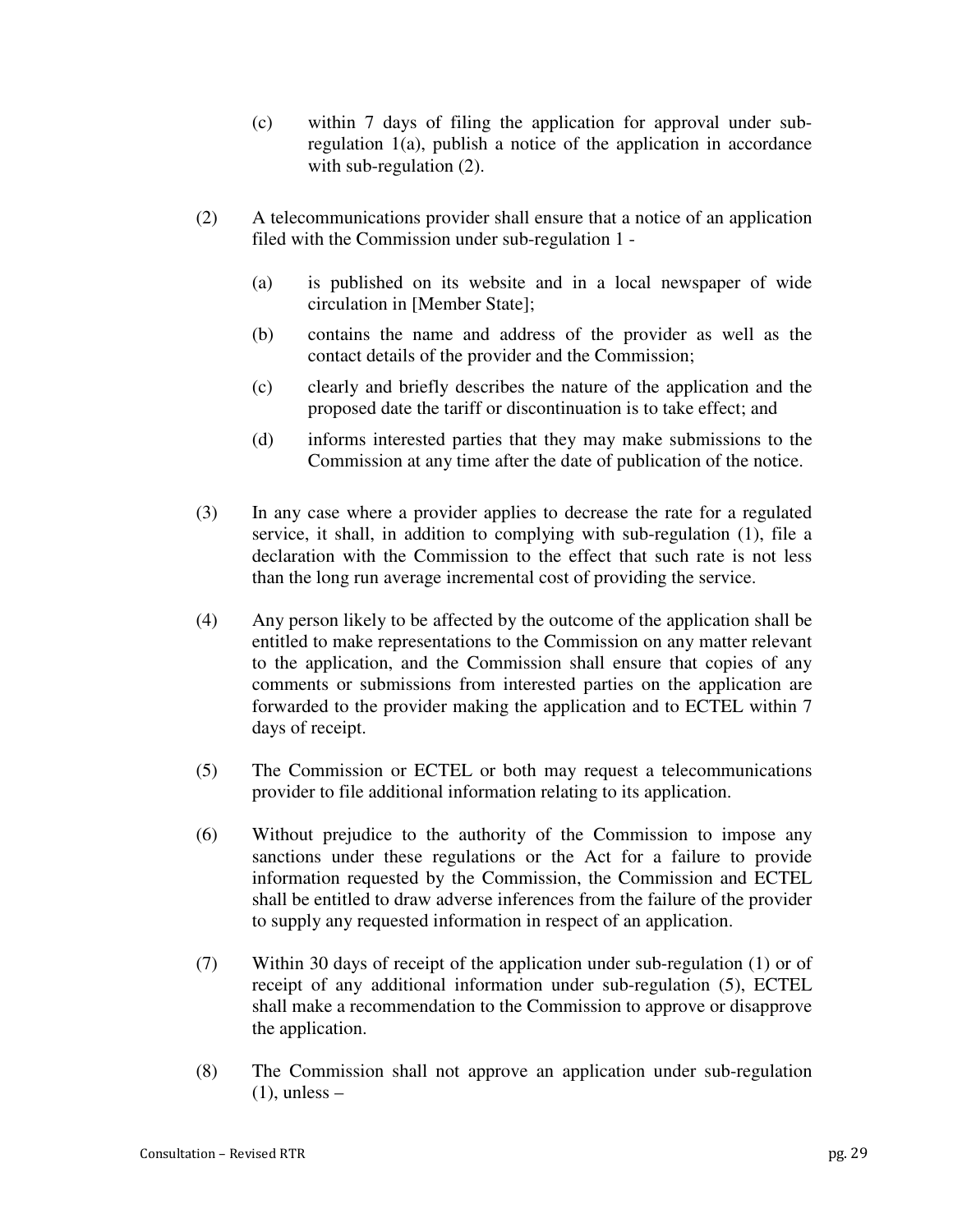- (a) it has received ECTEL's recommendation;
- (b) the tariff complies with regulations 7-10;
- (c) in the case of a regulated service subject to a price regulation regime, the tariff also complies with such regime; and
- (d) in the case of a special service, the tariff complies with any special rules contained in the provider's licence or adopted by the Commission, in accordance with regulation 27.
- (9) The Commission shall not unreasonably withhold approval for a provider to discontinue a regulated service.
- (10) Where the Commission approves an application to provide a tariff, it may do so with or without conditions.
- (11) Where the Commission determines that a tariff application should not be approved, it may:
	- (a) order a telecommunications provider to amend or withdraw the tariff; or
	- (b) prohibit a telecommunications provider from introducing the tariff.
- (12) The Commission shall not approve or amend a tariff unless ECTEL recommends accordingly.

#### **Provider to give notice to Commission of proposed change to unregulated tariff**

33. A telecommunications provider shall ensure that it provides at least 30 days written notice to the Commission of any proposed change to a tariff for an existing unregulated service.

#### **New telecommunications services**

- 34. (1) Subject to regulation 32, a telecommunications provider that proposes to introduce a new telecommunications service may file an application to introduce such service on an ex parte basis, and the Commission and ECTEL shall not disclose the contents of the application until such time as the Commission has determined the categorization of the service.
	- (2) Where a provider files an application under sub-regulation (1), it shall, in addition to complying with regulation 32, file with the Commission –
		- (a) a clear description of the service and a justification for categorizing the service as a new service; and
		- (b) an assessment by the provider as to whether the new service should be designated as regulated or unregulated by the Commission;

and simultaneously provide a copy to ECTEL.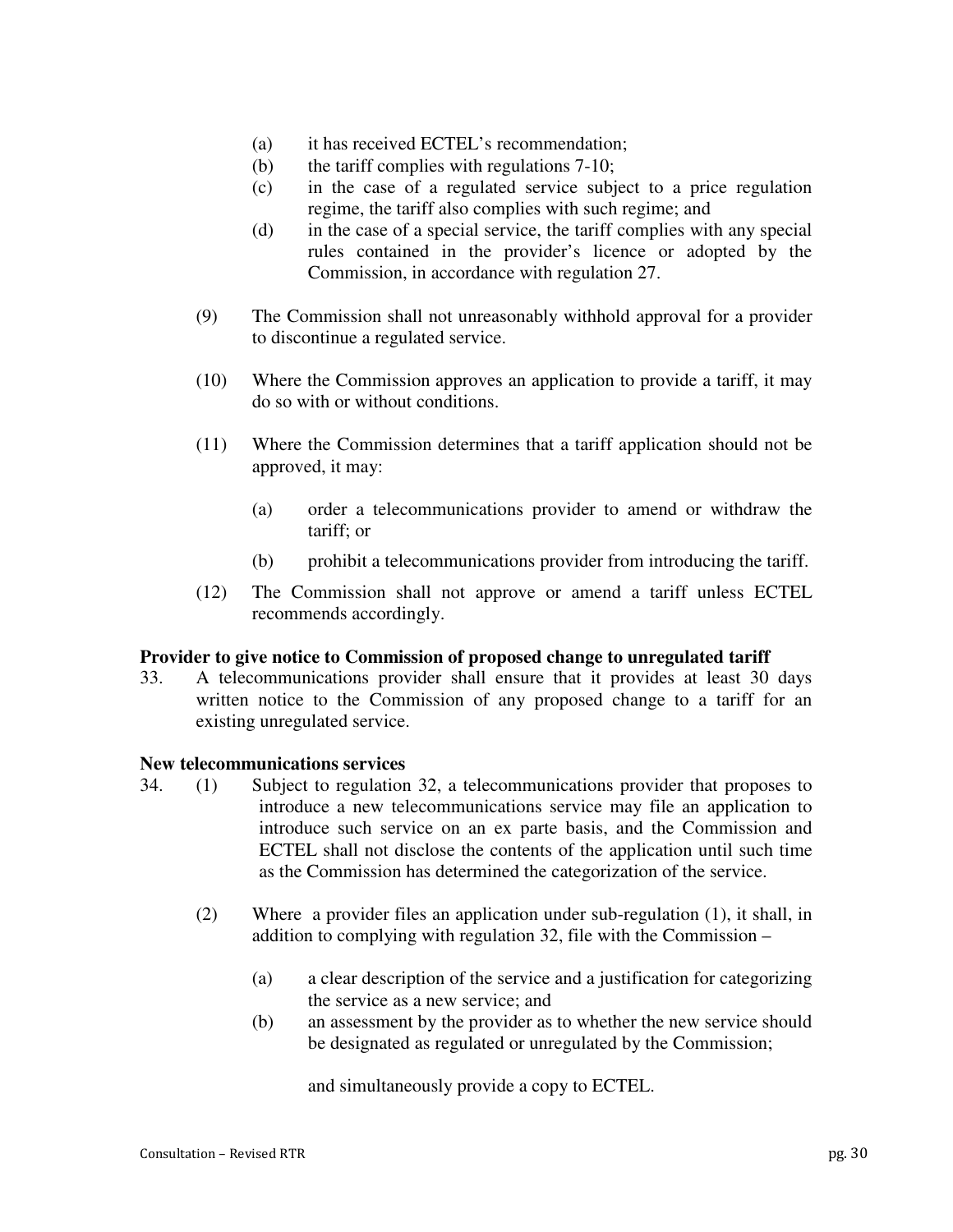- (3) The Commission may approve or reject the provider's categorization of the service as a new service in accordance with a recommendation from ECTEL.
- (4) The Commission shall designate as a regulated service, a new telecommunications service that is a bundled service comprising any regulated services.
- (5) Where the Commission has determined the designation of the service as regulated or unregulated, the Commission and ECTEL shall review the tariff for the service in accordance with regulation 32.

# **Market Trials**

- 35. (1) A telecommunications provider may conduct a market trial for a new service or a short term promotion for a regulated service which may involve a rate change for the regulated service, without prior approval of the Commission, provided that –
	- (a) the market trial or promotion does not exceed 30 days in duration;
	- (b) the market trial or promotion is not similar to a market trial or promotion that concluded less than 60 days earlier; and
	- (c) the telecommunications provider files a tariff and a description of the market trial or promotion with the Commission and ECTEL, at least 30 days prior to the commencement of the market trial or promotion.
	- (2) A telecommunications provider may file the information under subregulation (1)(c) on an ex parte basis, and the Commission and ECTEL shall not disclose such information until at least such time as the provider has commenced the market trial or short term promotion.
	- (3) The Commission may, acting on a recommendation of ECTEL, order a telecommunications provider not to conduct a market trial for a new service or short term promotion for a regulated service, or may require such provider to suspend or discontinue a market trial or promotion in progress, where –
		- (a) the provider has not complied with sub-regulation (1); or
		- (b) the tariff for the market trial or short term promotion contravenes regulations 7-10.
	- (4) At the expiration of the market trial or short term promotion, a telecommunications provider shall apply for approval under regulation 32 or 34 as the case may be, where it proposes to make the tariff permanent.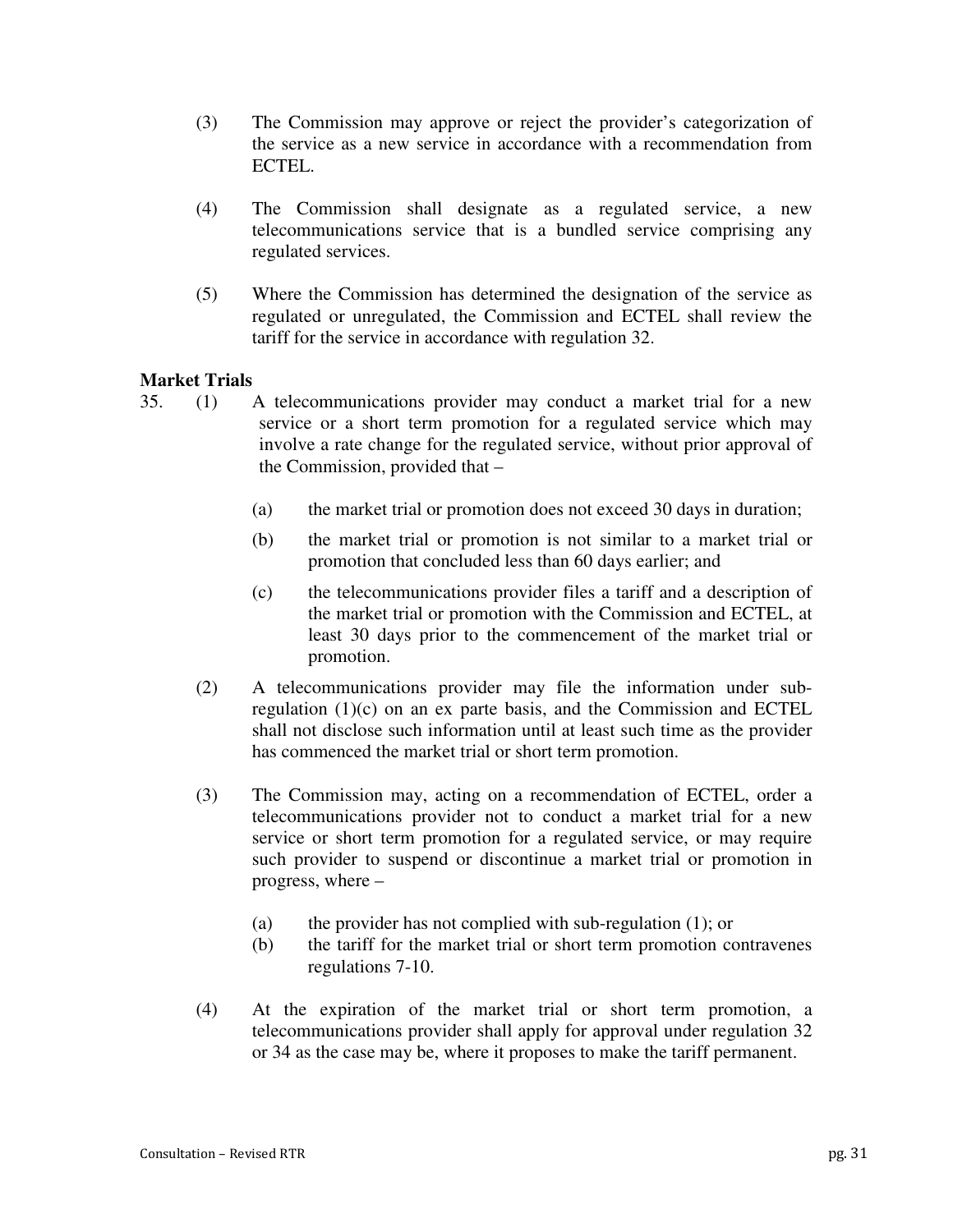(5) A telecommunications provider shall not undertake a similar market trial or a short term promotion more than twice within a 12 month period.

# **Special rules for bundles**

- 36. (1) A telecommunications provider applying for approval to introduce a tariff for a new bundled service shall file additional information to satisfy the Commission that –
	- (a) a bundle does not unfairly distort competition;
	- (b) consumers shall be able to obtain the individual services comprising the bundle separately where they require;
	- (c) the individual services comprising the bundle or the bundle as a whole are not provided below long run average incremental cost;
	- (d) bundles are not provided in an unduly discriminatory manner;
	- (e) consumers or providers are likely to obtain considerable benefits or efficiencies from the availability of the bundle;
	- (f) where the bundle relates to services subject to a price regulation regime, it complies with any rules contained in such regime; and
	- (g) the tariff for any bundle otherwise complies with these regulations.
	- (2) A telecommunications provider shall comply with any guidelines the Commission may adopt for tariffs related to bundles, provided that such guidelines shall not take effect until the expiration of at least 30 days from the date of publication of such guidelines on the Commission's website.

# **Tariff Reviews**

- 37. (1) Without prejudice to the Commission's powers to impose a price regulation regime in respect of any telecommunications service, the Commission may undertake a tariff review of an unregulated service, in any case where –
	- (a) a consumer or a telecommunications provider requests it in writing;
	- (b) the Commission reasonably suspects that a tariff does not comply with regulations 7-10;
	- (c) the Commission has reasonable grounds to believe a proposed change to an unregulated tariff will have a significant impact on consumers in [Member State]; or
	- (d) ECTEL recommends accordingly.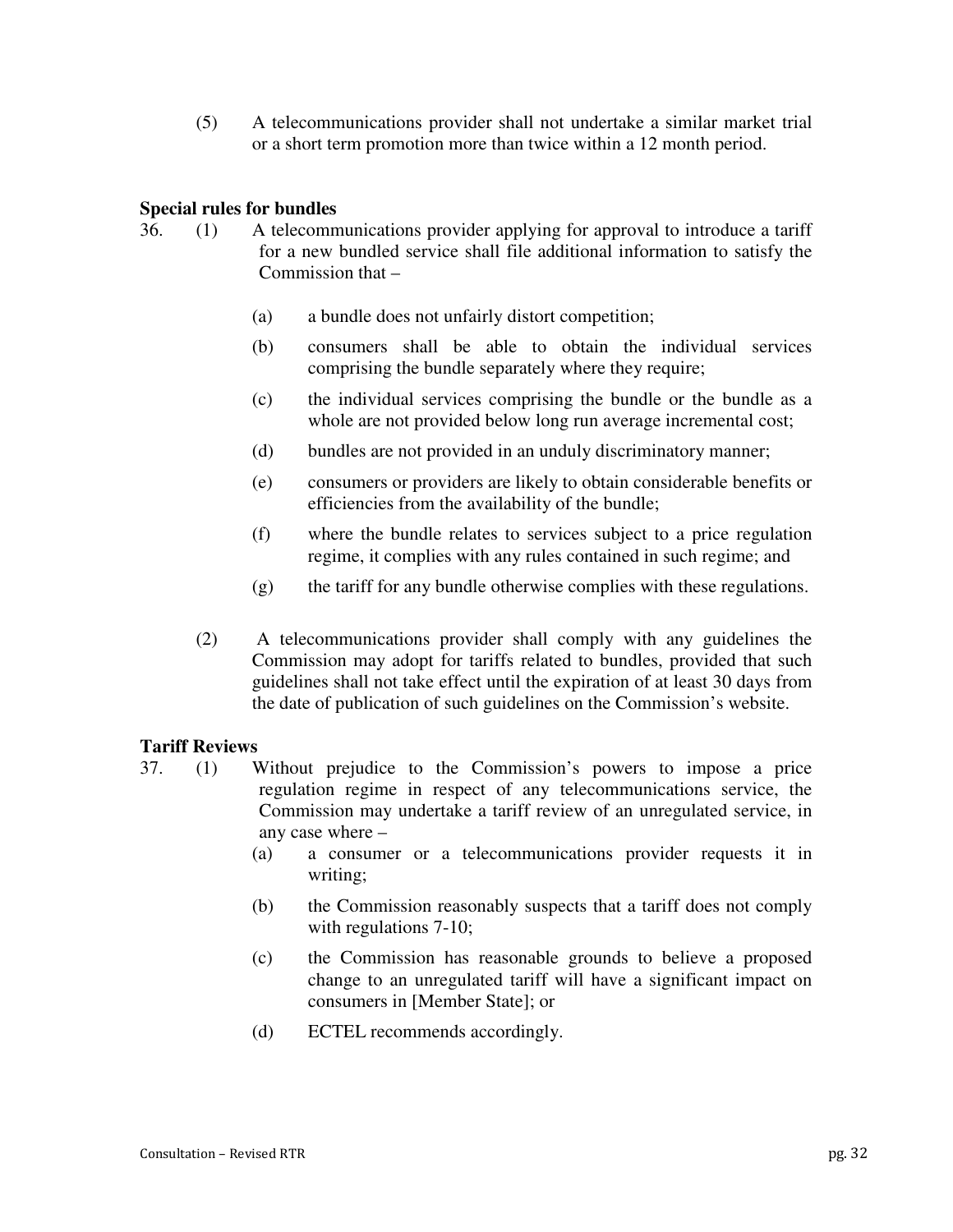- (2) Where the Commission decides to review a tariff, it shall, at least 30 days prior to the commencement of the review, publish a notice in a local newspaper of wide circulation in [Member State] and on its website:
	- (a) clearly identifying the provider of the service, the service concerned and briefly describing the tariff to be reviewed;
	- (b) concisely stating the grounds for the review;
	- (c) clearly stating the address and other contact details of the Commission; and
	- (d) informing the provider and any interested persons that they may make representations or submissions to the Commission, subject to these regulations and or such other procedures as the Commission may determine, acting on a recommendation from ECTEL.
- (3) A telecommunications provider shall not implement a change to an existing tariff where a notice under sub-regulation (2) has been published by the Commission.
- (4) Within 30 days of publication of the notice in sub-regulation (2), a telecommunications provider shall file the information required under regulation  $32(1)(a)$ -(b), but shall not be required to publish a notice in accordance with regulation  $32(1)(c)$ .
- (5) The Commission shall review the tariff for the service in the same manner provided for by these regulations in regulation 32, and the provisions of regulation 32 shall apply, *mutatis mutandis.*
- (6) Unless requested by the provider providing the service, the Commission shall not undertake a tariff review in respect of the same tariff, within 12 months of completion of a tariff review.

# **Burden of proof**

38. In any proceedings before the Commission under these regulations relating to tariff applications, a telecommunications provider shall be required to satisfy the Commission of the validity of any claim, declaration or assertion contained in its application and the Commission shall be entitled to disapprove the application where not so satisfied.

# **Disapproval of application**

- 39. Where the Commission makes an order disapproving an application filed under these regulations, it shall –
	- (a) issue the order in writing to the provider;
	- (b) issue the reasons for the disapproval no later than 30 days after the date the order is issued; and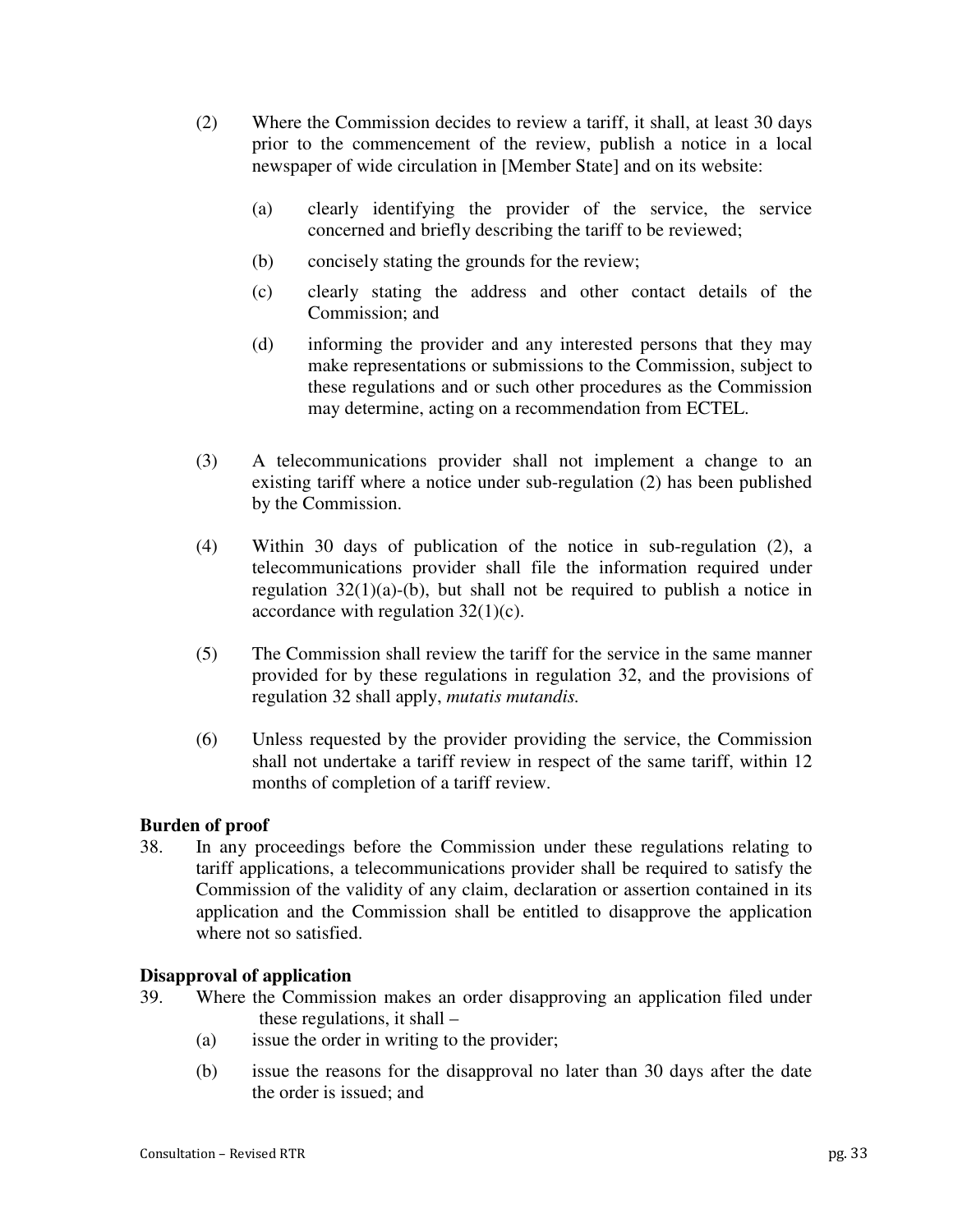(c) publish the order and reasons for the same in the Gazette, a local newspaper of wide circulation in [Member State] and on the Commission's website.

# **Provider to amend or withdraw tariff**

- 40. Where the Commission does not approve an application for a tariff pursuant to these regulations, and in accordance with any terms and conditions the Commission may direct, acting on the recommendation of ECTEL, a telecommunications provider shall either –
	- (a) take any necessary measures to bring the tariff into compliance with these regulations; or
	- (b) withdraw the service to which the application relates.

# **Prohibited tariffs**

41. Notwithstanding any rule contained in these regulations, the Commission shall not approve any tariff where it is satisfied that such tariff is contrary to the Act, these regulations, the terms and conditions of a provider's licence or other provisions of law.

# **PART VIII COMPLIANCE**

#### **Orders**

42. The Commission may issue written orders or directions to a telecommunications provider for the purposes of compelling compliance with these regulations and a telecommunications provider shall comply with any such orders or directions, once issued.

# **Power of referral to high court**

43. Where a telecommunications provider refuses to obey any order, decision or direction by the Commission under these regulations, the Commission may apply to a judge of the High Court for an order compelling the telecommunications provider to comply with the order, decision or direction of the Commission and for such costs and other relief as the Court may allow.

# **Breach of regulations to be deemed a breach of licence**

44. A telecommunications provider that breaches or fails to comply with the provisions of these regulations, or any order or direction of the Commission under these regulations, is deemed to be in breach of the terms and conditions of its licence.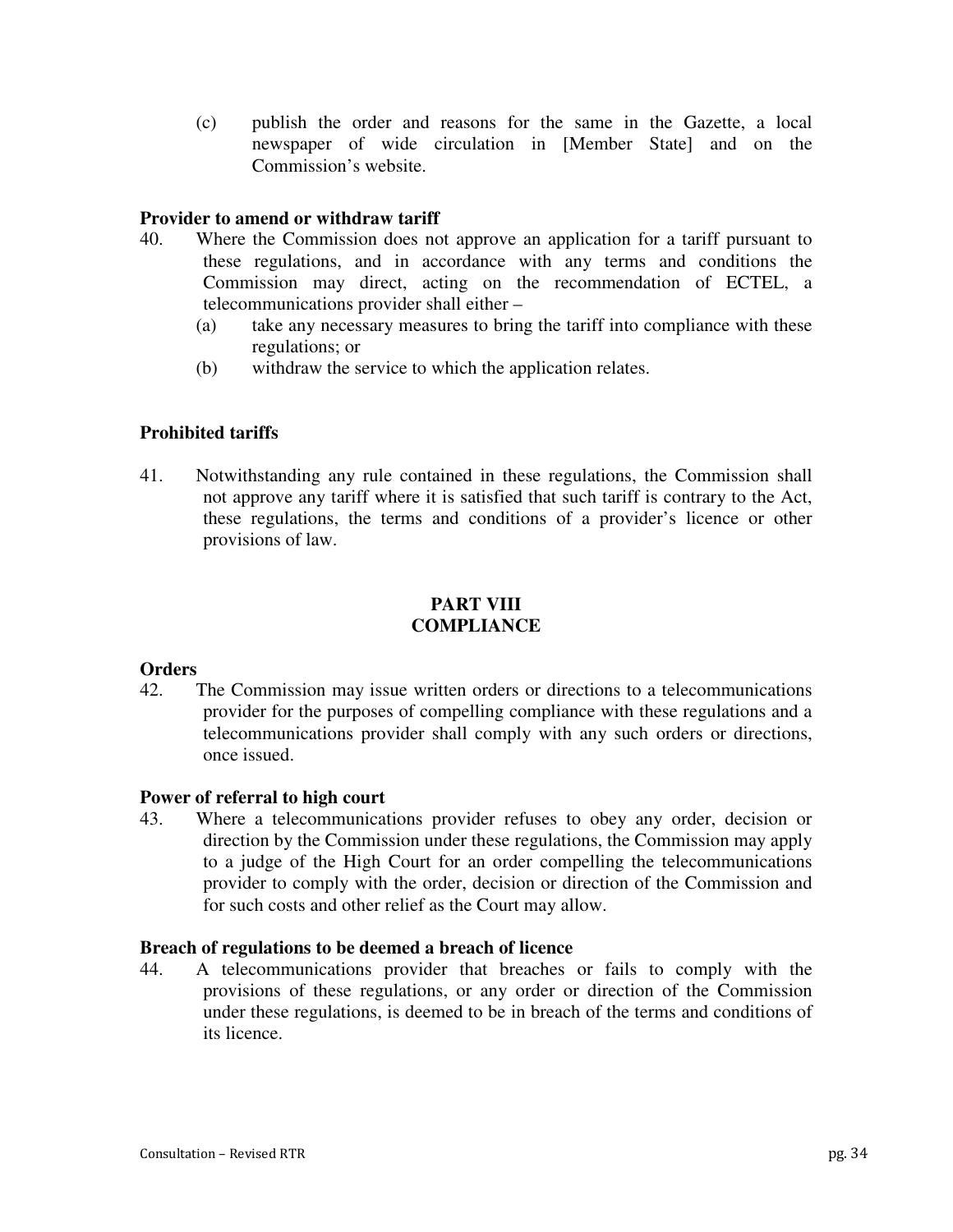#### **Failure to provide information**

45. A person who fails to provide any information requested by the Commission pursuant to these regulations, commits an offence under section [provision dealing with refusals to be inserted] of the Act.

# **PART IX ADMINISTRATION**

#### **Commission to Publish Decisions**

46. Unless otherwise specified, the Commission shall ensure that any orders, decisions or directions of the Commission made under these regulations shall be published on its website.

#### **ECTEL to publish recommendations**

47. In any case where ECTEL is required, pursuant to these regulations, to make a recommendation to the Commission, ECTEL shall ensure that, within 7 days of making the recommendation to the Commission, it publishes in a local newspaper of wide circulation in [Member State] and on its website, a notice to that effect.

#### **Commission to specify its reasons where ECTEL recommendation not adopted**

- 48. The Commission shall ensure it specifies in a decision, its reasons for nonadoption of a recommendation from ECTEL provided –
	- (a) it is empowered by these regulations to make an alternative decision;
	- (b) the decision concerns:
		- (i) a declaration of dominance;
		- (ii) adoption of a price regulation regime; or
		- (iii) approval of a tariff application; and
	- (c) it is required by these regulations to publish such decision.

#### **Extension of Timeframes**

49. The Commission may extend the period of time, whether fixed by these regulations or otherwise, for doing anything required or permitted to be done pursuant to these regulations, or in proceedings before the Commission or under its decisions.

#### **Issuance of Guidelines**

50. The Commission may from time to time, and after consultation with ECTEL, publish guidelines on any aspect of these regulations on its webstie, and such guidelines may be of general application or specific to a proceeding.